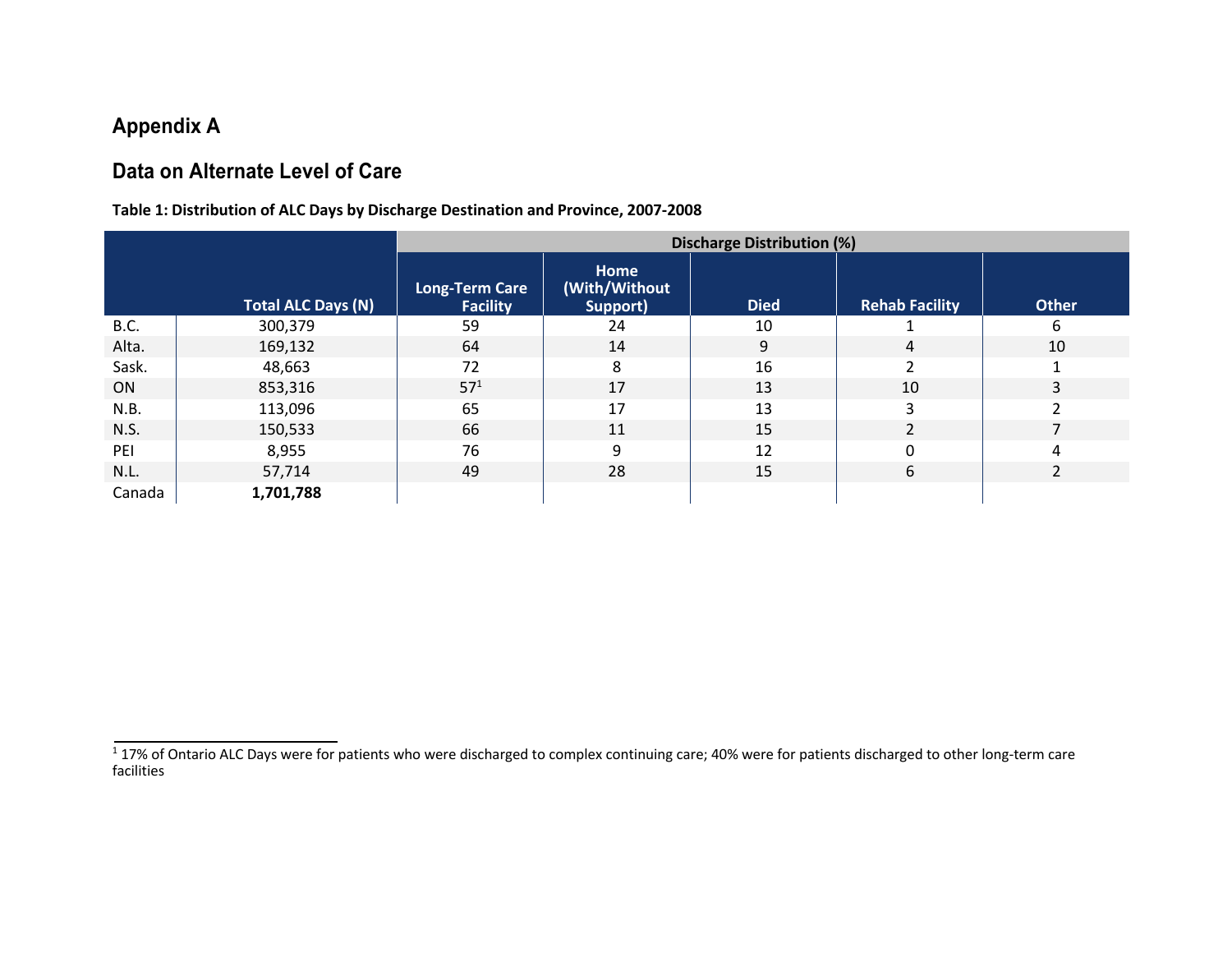|        | $%$ of<br><b>Hospitalizations</b><br>that were ALC<br><b>Related</b> | <b>Number of</b><br>hospital bed-<br>equivalents<br>used for ALC <sup>3</sup> |
|--------|----------------------------------------------------------------------|-------------------------------------------------------------------------------|
| Canada | 5                                                                    | 5,180                                                                         |
| B.C.   | 5                                                                    | 910                                                                           |
| Alta.  | 3                                                                    | 520                                                                           |
| Sask.  | 2                                                                    | 150                                                                           |
| Man    | N/A                                                                  | N/A                                                                           |
| ON     | 7                                                                    | 2,590                                                                         |
| QC     | N/A                                                                  | N/A                                                                           |
| N.B.   | 5                                                                    | 340                                                                           |
| N.S.   | 3                                                                    | 460                                                                           |
| PFI    | $\mathcal{P}$                                                        | 30                                                                            |
| N.L.   | 7                                                                    | 180                                                                           |

**Table 2: Scope of Alternate Level of Care by Province, 2007–20082**

Source: CIHI, *Alternative Level of Care in Canada,* 20094

**Table 3: Percent of ALC Hospitalizations that Were Readmitted to Hospital within 30 Days of Discharge to Home5**

|       | <b>Readmitted to</b><br><b>Hospital Within 30</b><br><b>Days of Discharge</b><br>Home |
|-------|---------------------------------------------------------------------------------------|
| B.C.  | 17                                                                                    |
| Alta. | 14                                                                                    |
| Sask. | 18                                                                                    |
| ON    | 17                                                                                    |
| N.B.  | 18                                                                                    |
| N.S.  | 15                                                                                    |
| PEI   | 26                                                                                    |
| N.L.  | 15                                                                                    |

Notes:

- All figures presented were compiled between April 1, 2007 and March 31, 2008 (latest CIHI data available) Information for Quebec was not available
- In Manitoba, rehabilitation facilities only began to be coded
- as Alternate Level of Care (ALC) in 2006 2007, and is therefore inconsistent to use as a comparison<sup>6</sup>
- There were a total of 1.7 Million ALC days in Canada in 2007-2008

<sup>2</sup> Source: CIHI, *Alternative Level of Care in Canada,* 2009

<sup>&</sup>lt;sup>3</sup> Assuming 90% occupancy, rounded to the nearest 10 beds

<sup>4</sup> Source: CIHI, *Alternative Level of Care in Canada,* 2009

<sup>5</sup> Source: CIHI, *Alternative Level of Care in Canada,* 2009

<sup>6</sup> Source: CIHI, *Alternative Level of Care in Canada,* 2009 page 2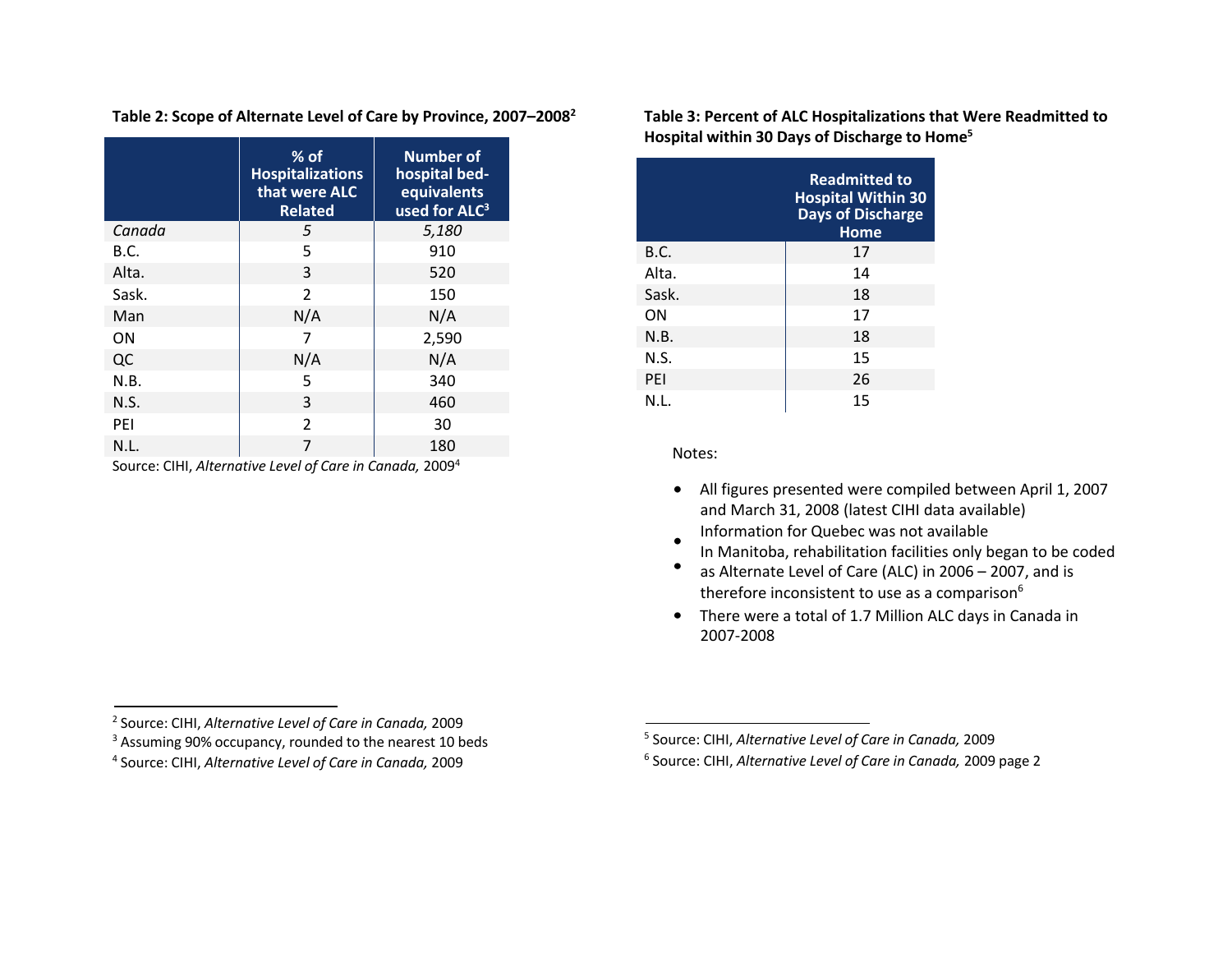# **Appendix B**

# **Pan-Canadian wait times to access long-term care**

| <b>Province</b> | <b>Waiting</b><br><b>Period</b>                                                                                                 | <b>Dates</b><br><b>Covered</b> | <b>Notes</b>                                                                                                                                                                                                                                                                                                                                                 | <b>Source</b>                                               |
|-----------------|---------------------------------------------------------------------------------------------------------------------------------|--------------------------------|--------------------------------------------------------------------------------------------------------------------------------------------------------------------------------------------------------------------------------------------------------------------------------------------------------------------------------------------------------------|-------------------------------------------------------------|
|                 | 19-83 days*                                                                                                                     | 2011/12                        | Average time in days after approval for services<br>and client acceptance. Represents combined<br>figures from clients waiting in the community and<br>hospital settings. Range is due to longer waits in<br>rural, northern and small health authorities.<br>*Range only is given as data from some health<br>authorities are missing for this time period. | Planning and Innovation Division,<br>BC Ministry of Health. |
|                 | 41 days<br>(range 29-<br>89)                                                                                                    | 2009/10                        |                                                                                                                                                                                                                                                                                                                                                              |                                                             |
| <b>BC</b>       | 8-55 days*                                                                                                                      | 2011/12                        | Median time in days after approval for services<br>and client acceptance. Represents combined<br>figures from clients waiting in the community and<br>hospital settings. Range is due to longer waits in<br>rural, northern and small health authorities.<br>*Range only is given as data from some health<br>authorities are missing for this time period.  | Planning and Innovation Division,<br>BC Ministry of Health. |
|                 | 20 days<br>(range 8-64)                                                                                                         | 2009/10                        |                                                                                                                                                                                                                                                                                                                                                              |                                                             |
|                 | A direct measure of wait time was unavailable for Alberta and is therefore not reported here. However two indirect measures are |                                |                                                                                                                                                                                                                                                                                                                                                              |                                                             |

presented to give an idea of the provincial situation.

1,002 people | April 2011- **People** waiting the community for continuing care | Alberta Health Services Q4 Performance

**AB**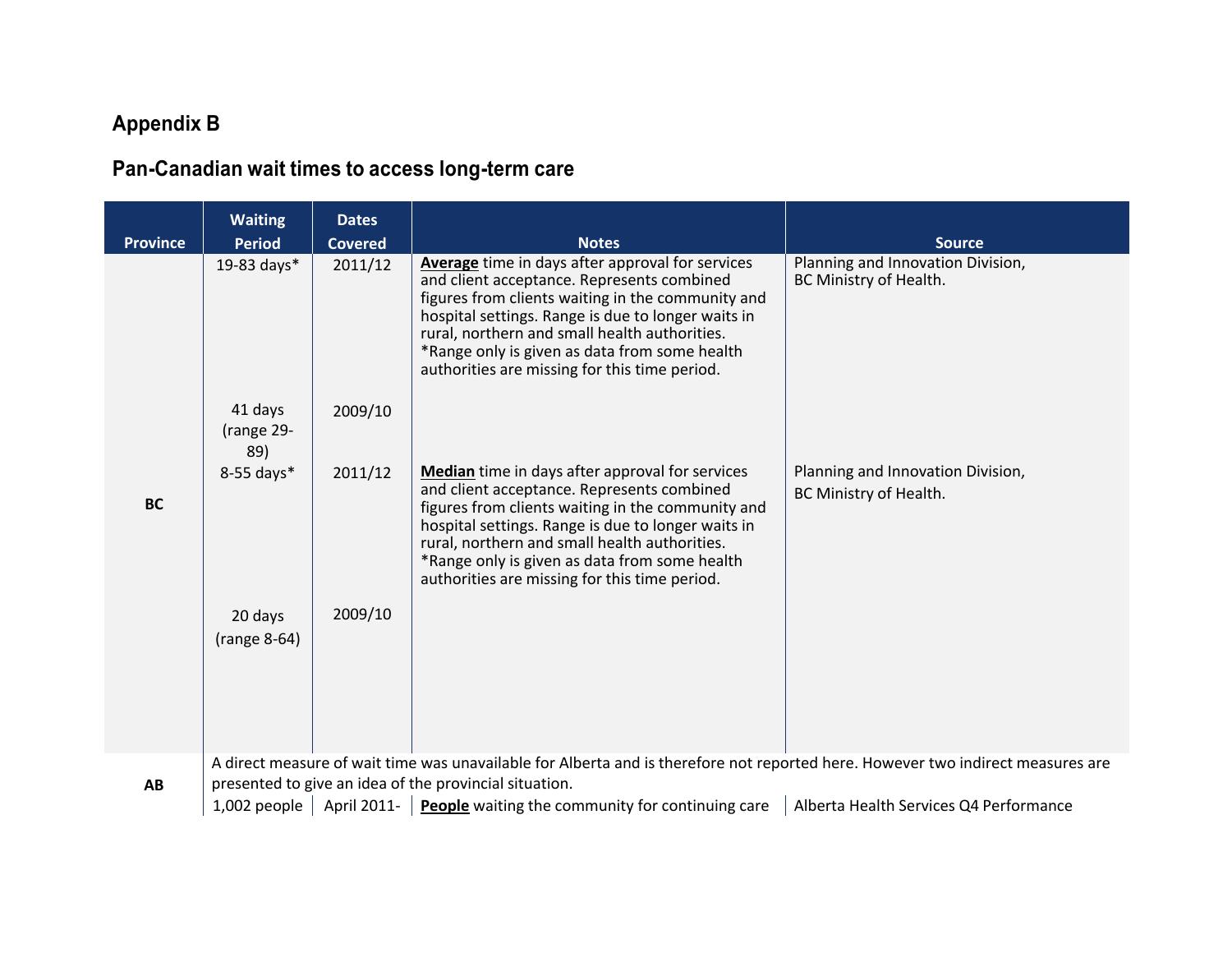|                 | <b>Waiting</b>     | <b>Dates</b>                 |                                                                                                                                                |                                                                                                                                            |
|-----------------|--------------------|------------------------------|------------------------------------------------------------------------------------------------------------------------------------------------|--------------------------------------------------------------------------------------------------------------------------------------------|
| <b>Province</b> | <b>Period</b>      | <b>Covered</b>               | <b>Notes</b>                                                                                                                                   | <b>Source</b>                                                                                                                              |
|                 |                    | March<br>2012                | placement. Number is the figure on the last day of<br>the reporting period. Target for the year: 900                                           | Report, 2011/12:<br>http://www.albertahealthservices.ca/833.asp                                                                            |
|                 | 1,115 people       | April 2010-<br>March<br>2011 | Target for the year: 975                                                                                                                       | Alberta Health Services Q4 Performance<br>Report, 2010/11:<br>http://www.albertahealthservices.ca/833.asp                                  |
|                 | 1,233 people       | 2009/10                      | No target is given for the year.                                                                                                               | Becoming the Best: Alberta's 5-Year Health<br><b>Action Plan.</b><br>http://www.health.alberta.ca/documents/Bec<br>oming-the-Best-2010.pdf |
|                 | 69%                | April-Sept<br>2012           | Percentage of patients placed in continuing care<br>within 30 days of being assessed. No target is given<br>for the year.                      | Alberta Health Services Q2 Performance<br>Report, 2012/13:<br>http://www.albertahealthservices.ca/833.asp                                  |
|                 | 64 %               | April 2011-<br>March<br>2012 | No target is given for the year.                                                                                                               | Alberta Health Services Q4 Performance<br>Report, 2011/12:<br>http://www.albertahealthservices.ca/833.asp                                  |
|                 | 34 days            | Sept 2012                    | The average time in days of post-assessment wait<br>from combined community and hospital settings.<br>Numbers are reported regionally and then | Continuing Care and Rehabilitation,<br>Community Care Branch,<br>Government of Saskatchewan.                                               |
| <b>SK</b>       | 48 days<br>43 days | March<br>2012<br>Sept 2011   | averaged.                                                                                                                                      |                                                                                                                                            |
| <b>MB</b>       | 67 days            | 2009/10-<br>2010/11          | Median time in days waiting for admission to a<br>Personal Care Home, after assessment. Clients<br>aged 75 years and older only.               | Manitoba Health, Annual Statistics, 2010/11:<br>http://www.gov.mb.ca/health/annstats/as101<br>1.pdf                                        |
| ON              | 113 days           | 2011                         | Median number of days from first application to<br>placement.                                                                                  | Health Quality Ontario online public reporting<br>system: http://www.hqontario.ca/public-<br>reporting/long-term-care                      |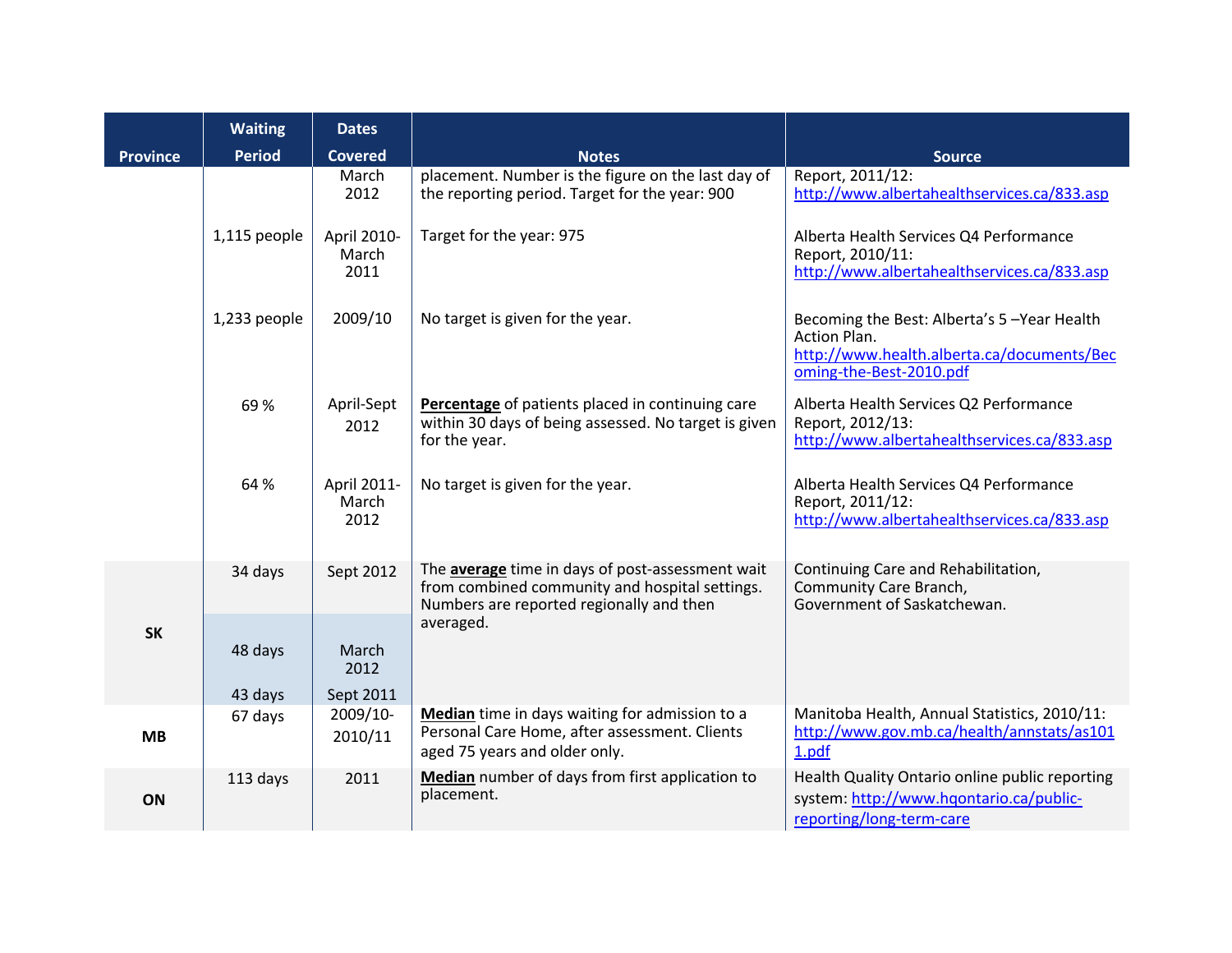|                 |                                                                                                 | <b>Dates</b>                                                         |                                                                                                                                                                          |                                                                                                                                                                                                                                                                                       |
|-----------------|-------------------------------------------------------------------------------------------------|----------------------------------------------------------------------|--------------------------------------------------------------------------------------------------------------------------------------------------------------------------|---------------------------------------------------------------------------------------------------------------------------------------------------------------------------------------------------------------------------------------------------------------------------------------|
| <b>Province</b> | <b>Waiting Period</b>                                                                           | <b>Covered</b>                                                       | <b>Notes</b>                                                                                                                                                             | <b>Source</b>                                                                                                                                                                                                                                                                         |
|                 | 112 days                                                                                        | 2010                                                                 |                                                                                                                                                                          |                                                                                                                                                                                                                                                                                       |
| QC              | 13 months<br>(Quebec<br>City)<br>7 months<br>(Montreal)                                         | 2012                                                                 | The wait times for a place in a centre for long term<br>care varies from 5 to 49 months, whereas the<br>average wait time is 13 months.<br>Average wait time in Montreal | Rapport du Vérificateur général du Québec<br>à l'Assemblée nationale pour l'année 2012-<br>2013                                                                                                                                                                                       |
| <b>NB</b>       | 121 days                                                                                        | 2011/12                                                              | The average number of days from Nursing Home<br>Approval to Admission to a Nursing Home for the<br>fiscal year 2011/2012                                                 | Adults with Disabilities and Seniors Services,<br>Government of New Brunswick.                                                                                                                                                                                                        |
| PEI             | 91 days<br>63 days<br>41 days<br>32 days<br>30 days<br>39 days<br>36 days<br>36 days<br>41 days | 2012<br>2007<br>2006<br>2005<br>2004<br>2003<br>2002<br>2001<br>2000 | The average number of days waited for a<br>placement in a LTC facility. Provincial average is<br>derived from average of total days waited for<br>placement by region.   | Trends, projections and recommended<br>approaches to delivery of long-term care in<br>the Province of PEI, $2007 - 2017$<br>http://www.gov.pe.ca/photos/original/doh as<br>centsum.pdf<br>Backgrounder: Long term care<br>http://www.gov.pe.ca/photos/original/hw sp<br>eechback5.pdf |
| <b>NS</b>       | 150 days                                                                                        | 2010/11                                                              | The <b>average</b> wait times measured from the date<br>the client assessment is completed until the date<br>the client accepts the offer. These dates represent         | Removing barriers in accessing long term care:<br>http://www.scribd.com/doc/73365308/Long-<br>term-care-in-Nova-Scotia                                                                                                                                                                |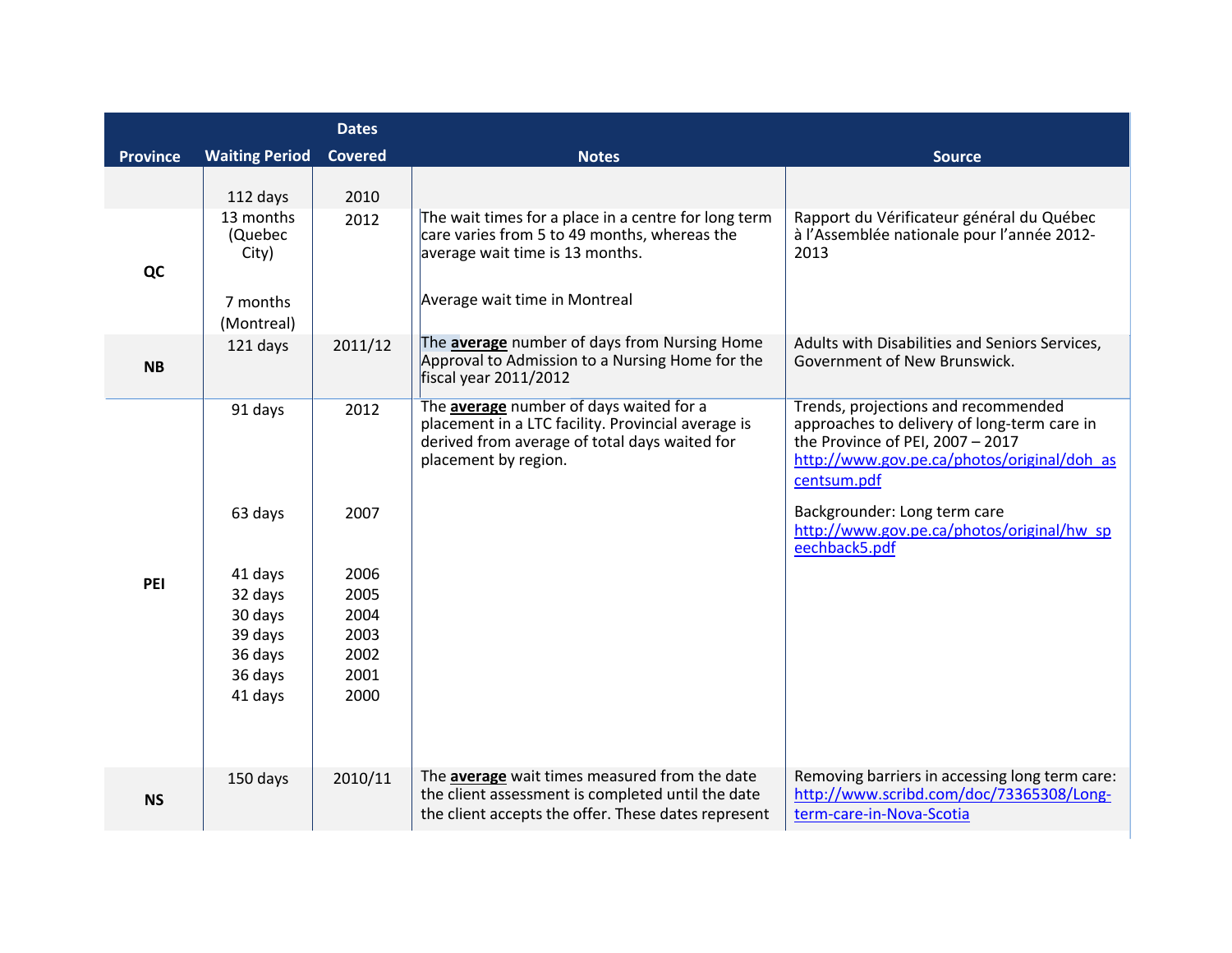|                 | <b>Waiting</b>                                   | <b>Dates</b>   |                                                                                                                                                                                                                                                                                                                                                                                                            |                                                                                                                   |
|-----------------|--------------------------------------------------|----------------|------------------------------------------------------------------------------------------------------------------------------------------------------------------------------------------------------------------------------------------------------------------------------------------------------------------------------------------------------------------------------------------------------------|-------------------------------------------------------------------------------------------------------------------|
| <b>Province</b> | <b>Period</b>                                    | <b>Covered</b> | <b>Notes</b>                                                                                                                                                                                                                                                                                                                                                                                               | <b>Source</b>                                                                                                     |
|                 | 110 days                                         | 2009/10        | the wait from the perspective of the client.                                                                                                                                                                                                                                                                                                                                                               |                                                                                                                   |
| <b>NL</b>       | 1000 individuals into LTC annually.<br>Grenfell. |                | There are no registries in the province to track this information<br>Eastern Health, the largest health region in the province, places an average of<br>In December 2012, there were a total of 282 clients approved and waitlisted for<br>placement in long term care facilities across all four regions of NL. This number<br>reflects 115 in Eastern; 110 in Central; 33 in Western and 24 in Labrador- | Eastern Health, Long Term Care Program<br>Government of NL, Department of Health and<br><b>Community Services</b> |

## **Source: Conference Board of Canada**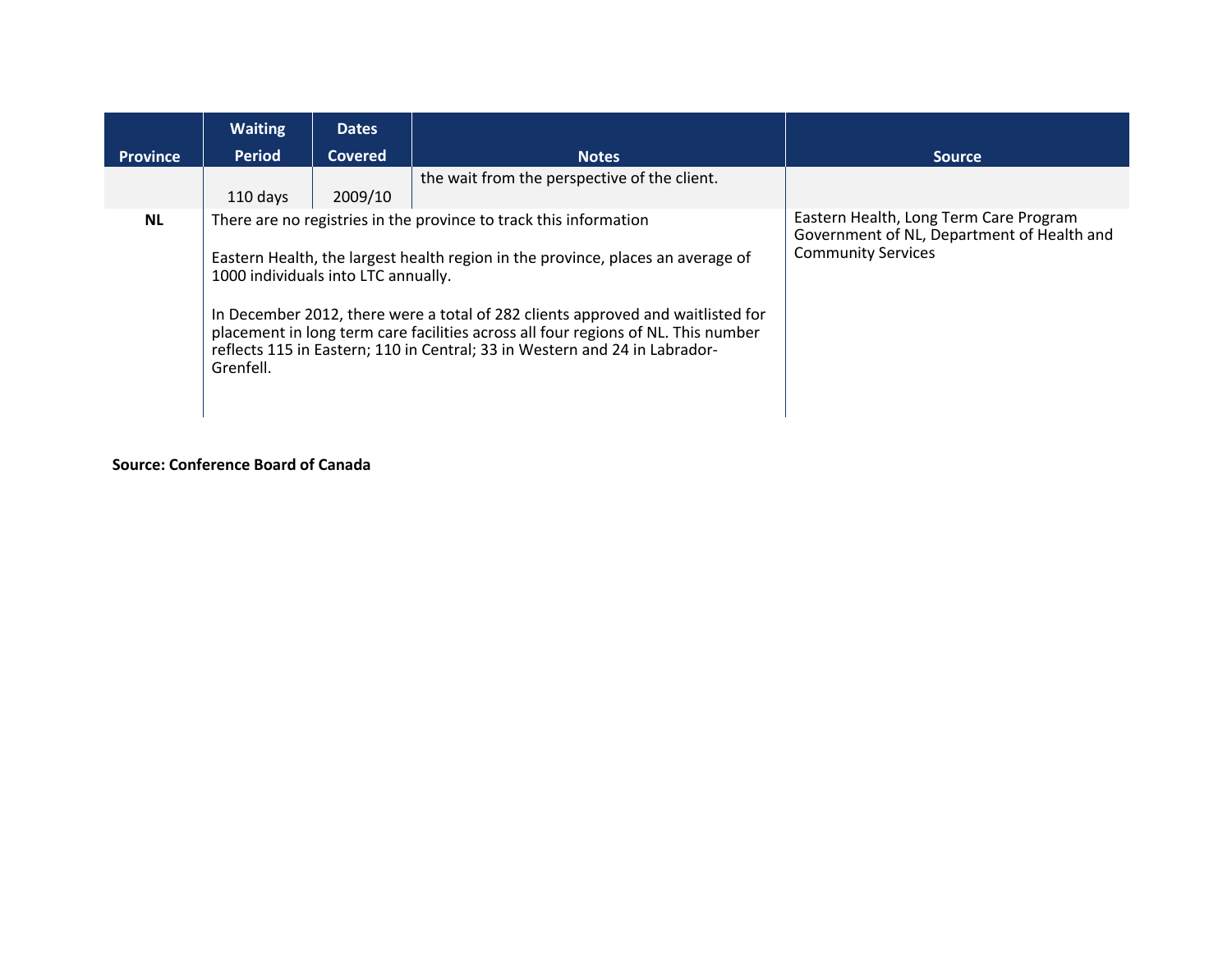**Appendix C**

**Overview of new long-term care bed requirements, 2013-2047**



Source: Conference Board of Canada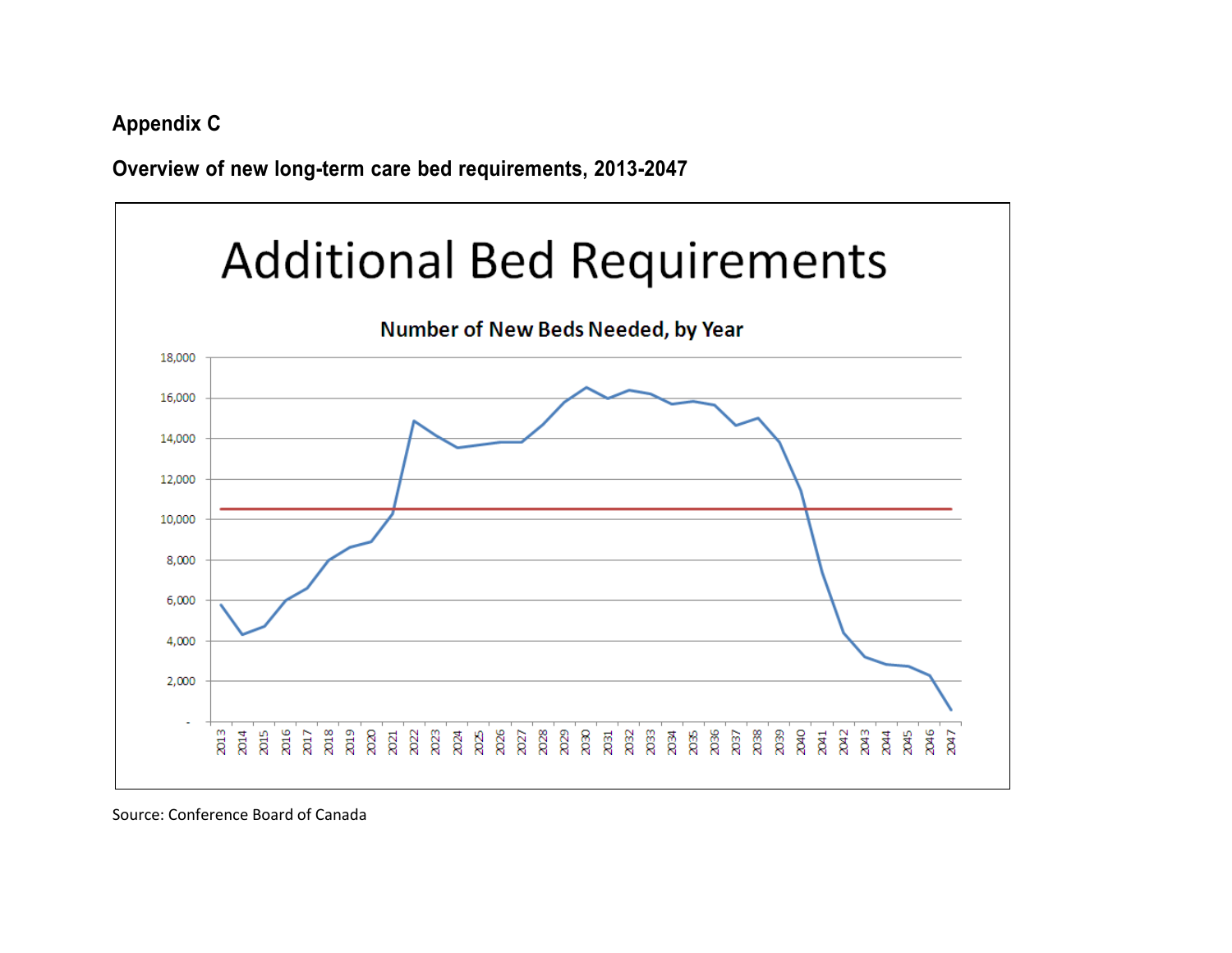# **Appendix D**

# **Current and/or panned provincial capital investment in health infrastructure**

| <b>Province</b>         | <b>Spending</b>                                                                                                                                                                                                                                                                                                                                                                                             | <b>Key Projects</b>                                                                                                                                                                                                                                                                                                                                                                                                                                                                                                                                                                                                                                                                                                              |
|-------------------------|-------------------------------------------------------------------------------------------------------------------------------------------------------------------------------------------------------------------------------------------------------------------------------------------------------------------------------------------------------------------------------------------------------------|----------------------------------------------------------------------------------------------------------------------------------------------------------------------------------------------------------------------------------------------------------------------------------------------------------------------------------------------------------------------------------------------------------------------------------------------------------------------------------------------------------------------------------------------------------------------------------------------------------------------------------------------------------------------------------------------------------------------------------|
| <b>British Columbia</b> | Capital spending in the health sector will total \$2.3<br>billion over the next three years (to 2014-2015)<br>2012 Health Capital Budget is \$879M. Most ofthe<br>projects will go to enhance acute care facilities.<br>There are also some provisions to enhance<br>continuum care capacity. <sup>7</sup><br>Fort St. John Hospital is a \$298 Million project,<br>$\bullet$<br>including a LTC component. | Most projects planned are acute-care hospitals<br>$\bullet$<br>in the interior of the province<br>Fort St. John Hospital & Residential Care Facility<br>$\bullet$<br>is primarily an acute-care centre, though with a<br>123-bed residential care facility                                                                                                                                                                                                                                                                                                                                                                                                                                                                       |
| <b>Alberta</b>          | \$48.2 Million given out to eight organizations<br>impacting 500 assisted-living or long-term care<br>spaces <sup>8</sup><br>\$25 Million budgeted each year from 2013 -2015,<br>\$75 Million total <sup>9</sup>                                                                                                                                                                                            | Alberta's 5-Year Health Action Plan aims to add<br>$\bullet$<br>5,300 continuing care spaces over five years (by<br>2015) <sup>10</sup> . By the end of 2012, Alberta Health<br>Services had opened 2,461 beds (almost 50 per<br>cent of the target) $^{11}$<br>According to 2009 figures, there were 777<br>$\bullet$<br>people in hospital beds on waiting list for LTC<br>beds. The goal is 250 on waiting list by $2015^{12}$<br>Runs the Affordable Supportive Living Initiative,<br>$\bullet$<br>providing additional funding for building or<br>renovating assisted-living facilities <sup>13</sup><br>New continuing care centre in Lloydminster<br>$\bullet$<br>New community care centre in Fort McMurray<br>$\bullet$ |

<sup>7</sup> [http://www.bcbudget.gov.bc.ca/2012/bfp/2012\\_Budget\\_Fiscal\\_Plan.pdf](http://www.bcbudget.gov.bc.ca/2012/bfp/2012_Budget_Fiscal_Plan.pdf) page 35

<sup>8</sup> <http://alberta.ca/acn/201112/317125707C17B-E333-B8B0-17B1EC881A4D77FF.html>

<sup>9&</sup>lt;br><http://www.finance.alberta.ca/publications/budget/budget2012/fiscal-plan-capital-plan.pdf> page 46

<sup>10</sup> <http://www.health.alberta.ca/documents/Becoming-the-Best-2010.pdf> page 11 and later

 $\frac{11 \text{http://www.albertahealthservices.ca/Publications/ahs-pub-pr-2012-12-performance-report.pdf}}{0.11 \text{http://www.health.alberta.ca/documents/Because-the-Best-2010.pdf}}$  page 11 and later

<sup>13</sup> <http://www.health.alberta.ca/services/supportive-living-initiative.html>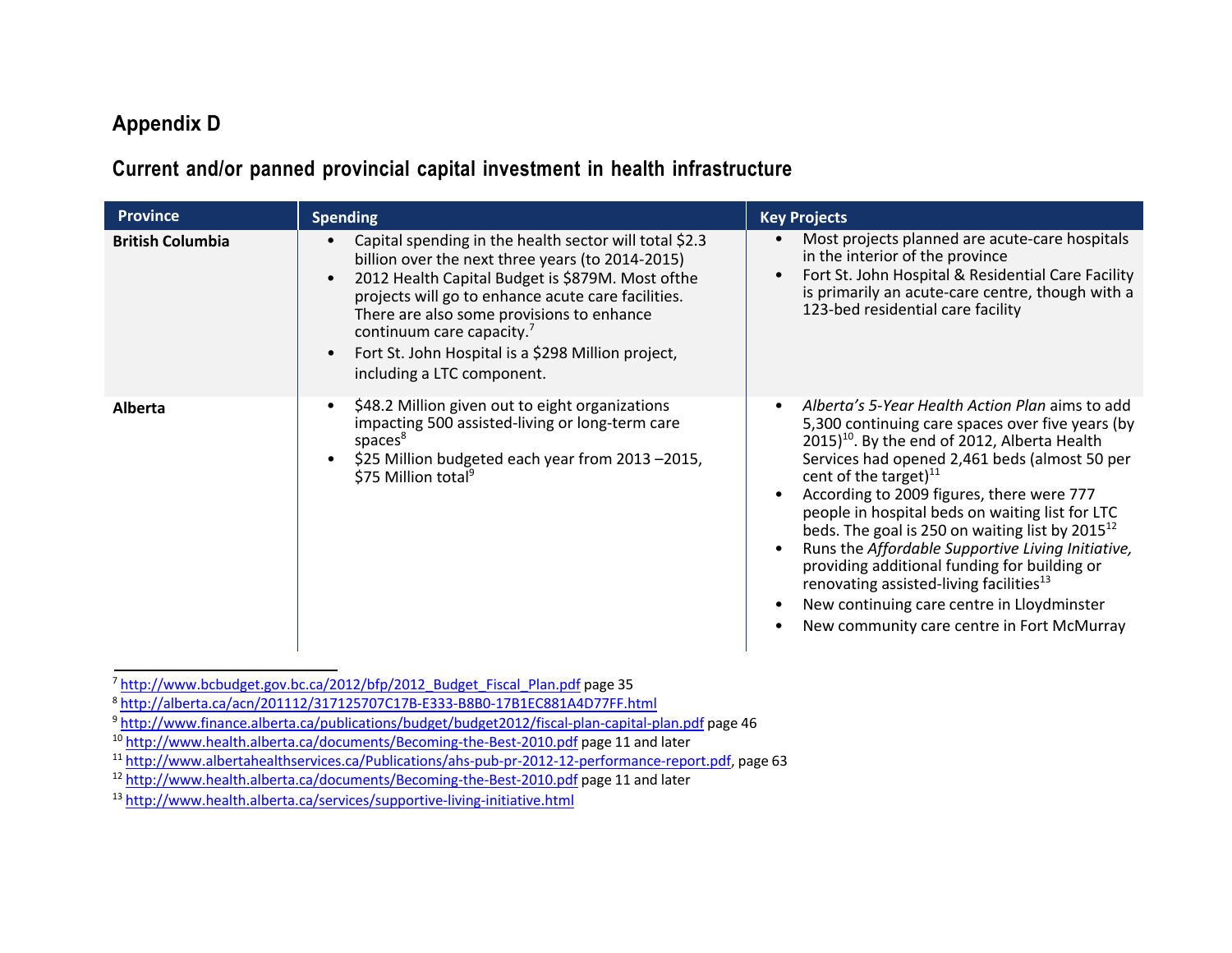| Saskatchewan    | \$42.7 Million allotted to seven long-term care<br>$\bullet$<br>facilities in 2012.<br>Under a new shared-ownership model, planned<br>$\bullet$<br>expenditure of \$142 Million over 3 years <sup>14</sup>                                                                                                                                                                                                                                                                             | New facilities in Biggar, Kelvington, Kerrobert,<br>Kipling, Maple Creek, Meadow Lake, and Prince<br>Albert <sup>15</sup>                                                                                                                                                                                                         |
|-----------------|----------------------------------------------------------------------------------------------------------------------------------------------------------------------------------------------------------------------------------------------------------------------------------------------------------------------------------------------------------------------------------------------------------------------------------------------------------------------------------------|-----------------------------------------------------------------------------------------------------------------------------------------------------------------------------------------------------------------------------------------------------------------------------------------------------------------------------------|
| <b>Manitoba</b> | Long-term care expenditure for 2011-2012 was<br>\$23.4 $M^{16}$<br>February 2011, Premier Selinger announced \$216<br>$\bullet$<br>Million in funding over 10 years for long-term care<br>facilities                                                                                                                                                                                                                                                                                   | Replacing a LTC facility in Lac Du Bonnett – net<br>increase of 50 beds at a cost of \$32 Million <sup>17</sup><br>Expansion of Holy Family PHC in Winnipeg,<br>including a 160-bed expansion for LTC at a cost<br>of \$40 Million <sup>18</sup>                                                                                  |
| Ontario         | \$1.5 Billion outlined in the 2012-13 health care<br>$\bullet$<br>capital budget. \$4.8 Million is targeted for LTC<br>facilities<br>An additional \$30 Million for "Community<br>Health Programs" which can include mental<br>health, substance abuse facilities, and LTC<br>facilities <sup>19</sup><br>Infrastructure Ontario provides loans to LTC<br>$\bullet$<br>facilities to make capital investments, includingthe<br>construction or renovation of facilities. <sup>20</sup> | Operates the Healthy Homes Tax Credit, if over<br>65, can get tax credit of up to \$10,000 (\$1,500)<br>rebate maximum) if installing safety devices for<br>seniors in their homes.<br>Since 2007, has provided \$149 Million in low-<br>$\bullet$<br>interest loans to LTC facilities & hospices in 25<br>projects <sup>21</sup> |
| Quebec          | 2012/13 has a capital budget of \$2.3 Billion, of<br>$\bullet$<br>which \$639.1 Million is allocated to all health-<br>related infrastructure <sup>22</sup>                                                                                                                                                                                                                                                                                                                            | $\bullet$ N/A                                                                                                                                                                                                                                                                                                                     |

<sup>17</sup> <http://www.neha.mb.ca/NR2013July13.pdf>

<sup>18</sup> <http://www.wrha.mb.ca/healthinfo/news/2011/110518.php>

<sup>19</sup> [http://www.fin.gov.on.ca/en/budget/estimates/2012-13/volume1/MOHLTC\\_754.html](http://www.fin.gov.on.ca/en/budget/estimates/2012-13/volume1/MOHLTC_754.html)

<sup>20</sup> <http://www.infrastructureontario.ca/What-We-Do/Loans/Non-profit-Long-term-Care-Homes/>

<sup>21</sup> <http://www.infrastructureontario.ca/Templates/Loan.aspx?id=2147489551>

<sup>22</sup> *Budget de depenses 2012-13,* page 102

<sup>&</sup>lt;sup>14</sup> http://www.finance.gov.sk.ca/Budget2012-13/CapitalBackgrounderFinance3.pdf page 3<br><sup>15</sup> http://www.finance.gov.sk.ca/Budget2012-13/CapitalBackgrounderFinance3.pdf page 3<br><sup>16</sup> http://www.gov.mb.ca/health/ann/docs/1112.p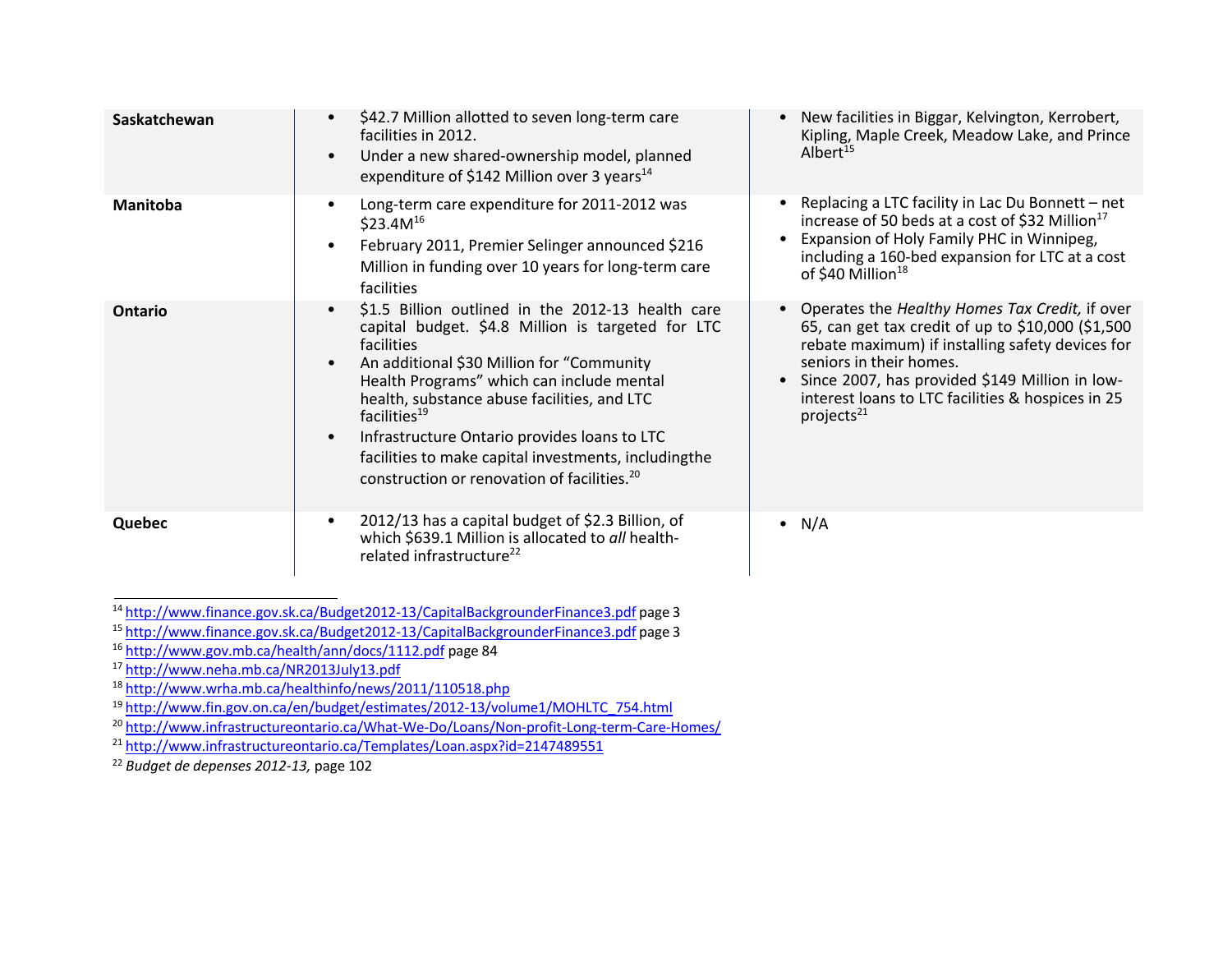| <b>New Brunswick</b>               | Projected cost of \$329 Million over 5 years,<br>average of \$65.8 Million per year specifically on<br><b>LTC</b> facilities                                                                                                         | Government did a demographic assessment<br>and projected the regions facing a shortfall<br>ofnumber of LTC beds.<br>Greatest need in Moncton, Saint John,<br>&Fredericton <sup>23</sup><br>Plans to increase the number of LTC beds by<br>704 over the next 5 years. Some examples<br>including Two 60-bed nursing homes in<br>Moncton and a new 30-bed nursing home<br>in Fredericton |
|------------------------------------|--------------------------------------------------------------------------------------------------------------------------------------------------------------------------------------------------------------------------------------|----------------------------------------------------------------------------------------------------------------------------------------------------------------------------------------------------------------------------------------------------------------------------------------------------------------------------------------------------------------------------------------|
| <b>Prince Edward Island</b>        | Planned expenditure of \$19 Million in 2012/13,<br>five-year total of \$36.7 Million by 2017 <sup>24</sup>                                                                                                                           | Recently opened two LTC facilities at a cost of<br>\$10.4 Million each<br>One under construction to be ready<br>foroccupancy in 2013<br>Expansion of additional facility in 2013                                                                                                                                                                                                       |
| <b>Nova Scotia</b>                 | Approximately \$101 Million in capital spending<br>on health-care related infrastructure<br>In the budget, no LTC projects are mentioned <sup>25</sup>                                                                               | Multiple acute-care facilities, no LTC<br>facilitiesmentioned in capital budget                                                                                                                                                                                                                                                                                                        |
| <b>Newfoundland &amp; Labrador</b> | From 2006 - 2012, investment of \$315 Million<br>in LTC facilities <sup>26</sup><br>Planned expenditure in 2012/13 of \$58 Million<br>for all health-related capital spending <sup>27</sup><br>Not broken down into LTC specifically | N/A<br>$\bullet$                                                                                                                                                                                                                                                                                                                                                                       |

Source: Conference Board of Canada

<sup>&</sup>lt;sup>23</sup> <http://www.cbc.ca/news/canada/new-brunswick/story/2012/03/15/nb-nursing-home-policy-1039.html>

<sup>&</sup>lt;sup>24</sup> <http://www.gov.pe.ca/photos/original/Capbudget-12-13.pdf>

<sup>&</sup>lt;sup>25</sup> <http://www.gov.ns.ca/treasuryboard/PDFs/jobsHere-Capital-Plan-Dec7.pdf> page 21

<sup>&</sup>lt;sup>26</sup> [http://www.health.gov.nl.ca/health/long\\_term\\_care/ltc\\_plan.pdf](http://www.health.gov.nl.ca/health/long_term_care/ltc_plan.pdf) page 29

<sup>&</sup>lt;sup>27</sup> <http://www.budget.gov.nl.ca/budget2012/estimates/estimates2012.pdf> 16.10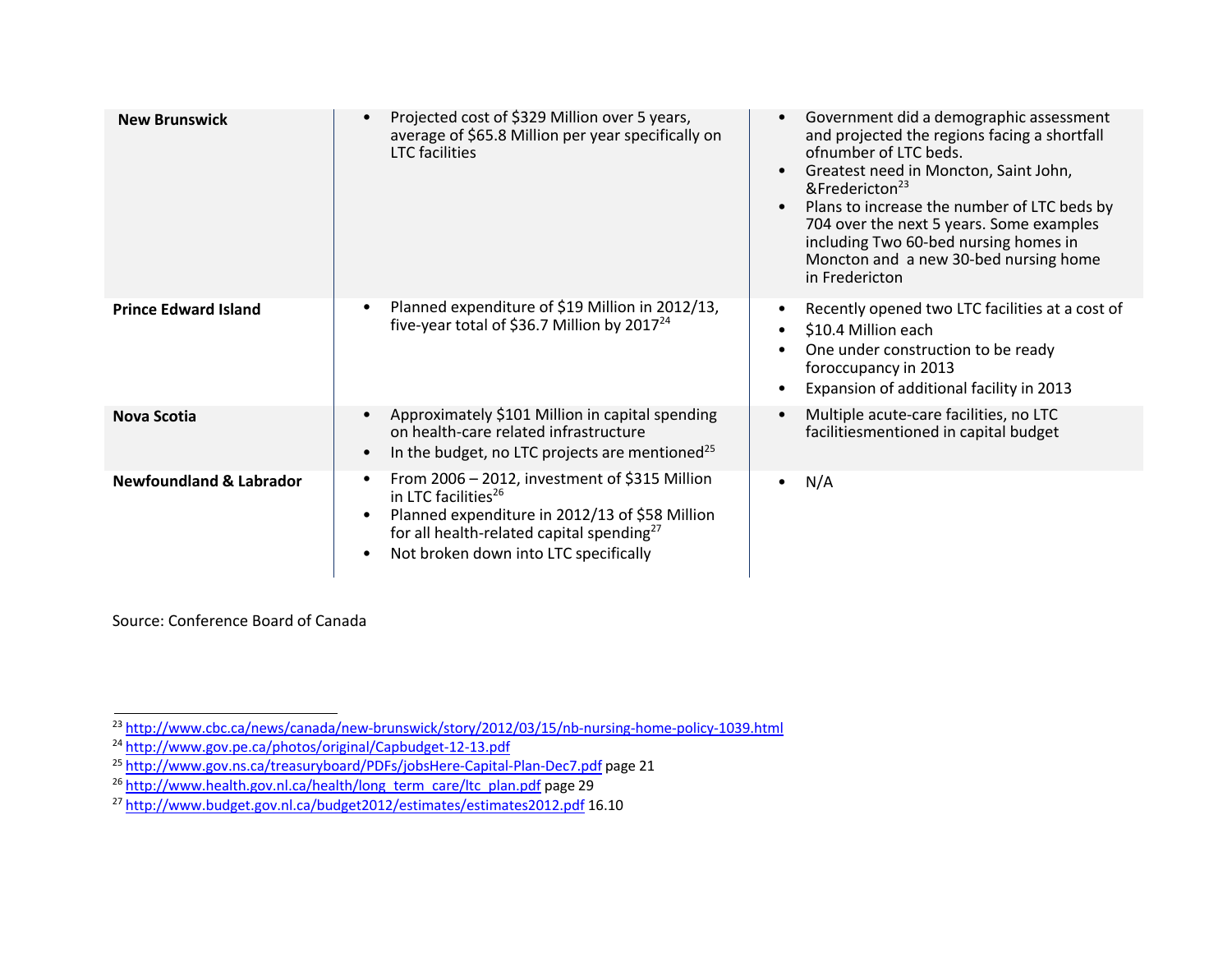# **Appendix E**

# **Economic contribution resulting from capital investment in long-term care**

| Average Direct Contribution to GDP of Operating the New Facilities (at market prices), by Industry<br>Direct GDP |                          |                   |  |
|------------------------------------------------------------------------------------------------------------------|--------------------------|-------------------|--|
| Industries:                                                                                                      | (in 2013 \$<br>millions) | Number of<br>Jobs |  |
| Government Residential Care Facilities                                                                           | \$456.5                  | 3,654             |  |
| <b>Private Residential Care Facilities</b>                                                                       | \$180.5                  | 7,951             |  |
| Total                                                                                                            | \$637.0                  | 11,604            |  |

Average Direct Contribution to GDP of Capital Investing in new Facilities (at market prices), by Industry

| Industries:  | <b>Direct GDP</b><br>(in 2013 \$<br>millions) | Number of<br>Jobs |
|--------------|-----------------------------------------------|-------------------|
| Construction | \$1,163.6                                     | 13,402            |
| Other        | \$61.8                                        | 738               |
| <b>Total</b> | \$1,225.4                                     | 14,141            |

Notes:

- The direct contribution to GDP: Generally speaking, the direct economic impact (or contribution) is the **value added** generated by the firms that are directly supplying a service. In this case, there are two distinct services: residential care services and construction.
- On the operations side, the Direct GDP is equal to the sum of:
	- 1. Wages and salaries and Labour Compensation of all workers in LTC facilities
	- 2. Profits or other surpluses
	- 3. Income of Self-employed workers
	- 4. Depreciation (Investment in maintenance of the facilities)
	- 5. Taxes (minus subsidies) on production and products and services of all new facilities.
- On the **investment** (construction) side, the same equation holds, but applies to the firms engaged in the construction of the facilities (i.e. the labour compensation of their employees, for example).
- When it comes to employment, the direct number of jobs is the number of jobs created in the industry (or firms) supplying the service. In this case, the number of people working in LTC facilities (for operations) or in construction ( for investment).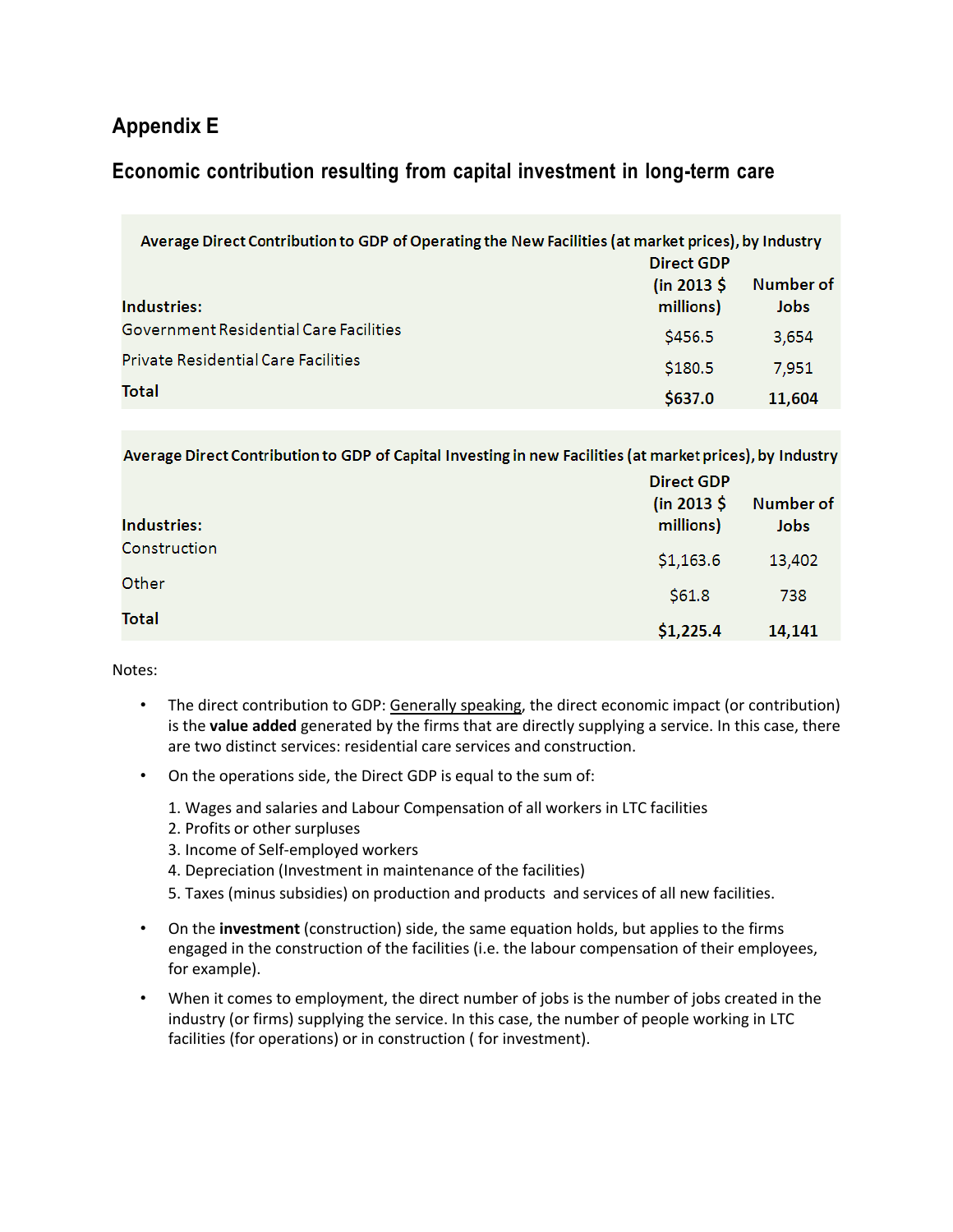|                   | Average Total Economic Contribution of New Residential Care Facilities |                                          |        |                                                                     |  |
|-------------------|------------------------------------------------------------------------|------------------------------------------|--------|---------------------------------------------------------------------|--|
|                   | <b>Contribution to GDP</b><br>$(in $2013$ millions)                    | Share of Total GDP in 2013<br>(per cent) | Jobs   | <b>Share of Total</b><br>Number of Employment in 2013<br>(per cent) |  |
| <b>Operations</b> | \$772                                                                  | 0.04%                                    | 13,272 | 0.07%                                                               |  |
| <b>Direct</b>     | \$637                                                                  | 0.03%                                    | 11,604 | 0.07%                                                               |  |
| Indirect          | \$135                                                                  | 0.01%                                    | 1,667  | 0.01%                                                               |  |
| Investment        | \$2,195                                                                | 0.12%                                    | 24,256 | 0.14%                                                               |  |
| <b>Direct</b>     | \$1,225                                                                | 0.07%                                    | 14,141 | 0.08%                                                               |  |
| Indirect          | \$970                                                                  | 0.05%                                    | 10,115 | 0.06%                                                               |  |
| <b>Total</b>      | \$2,968                                                                | 0.16%                                    | 37,528 | 0.21%                                                               |  |

Source: Statistics Canada, Conference Board of Canada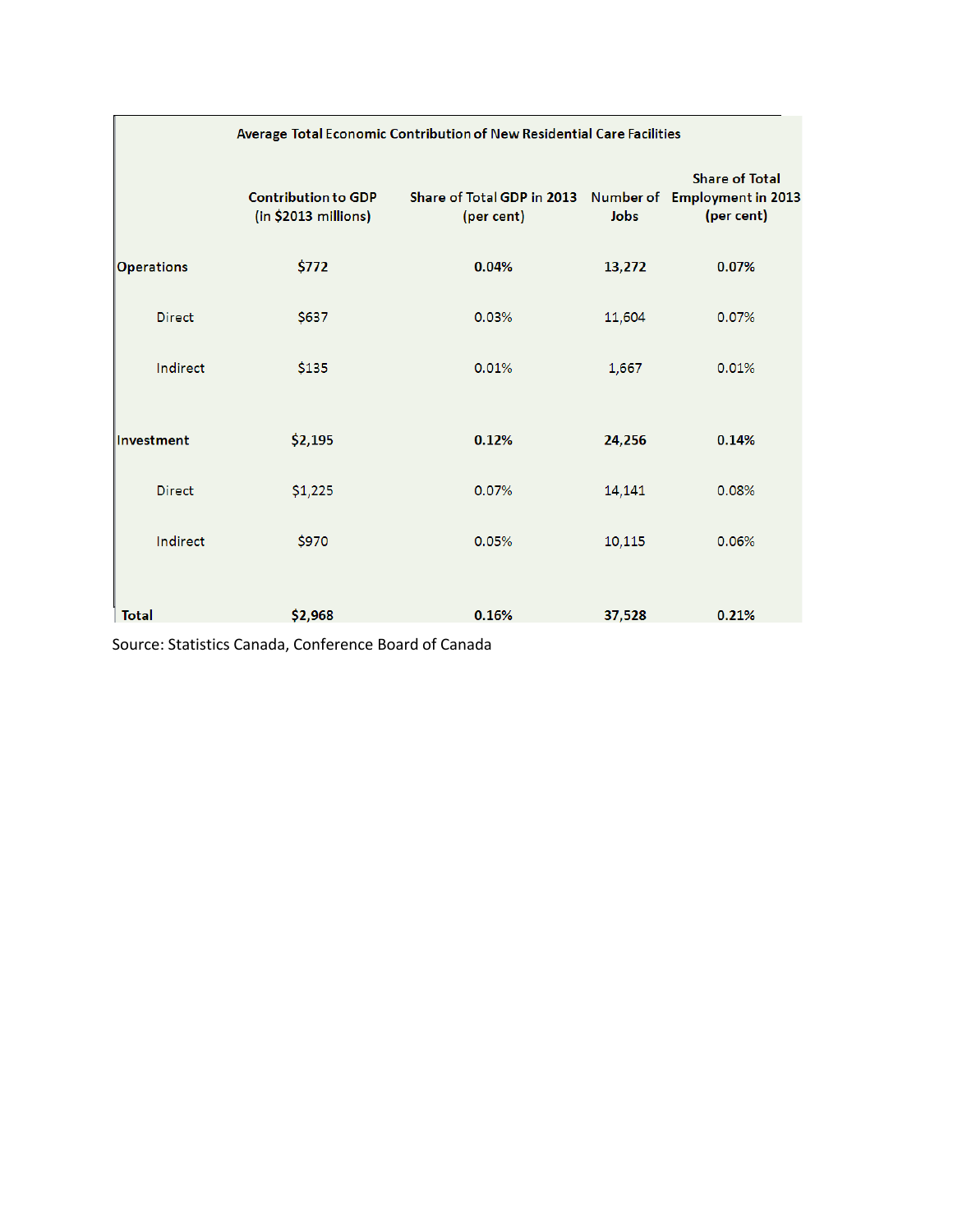# **Appendix F**

# **Government revenues resulting from capital investment in long-term care**

| Average Government Revenues Induced by Spending - 2013 (in 2013 |         | <b>Operations Investment</b> | <b>Total</b> |
|-----------------------------------------------------------------|---------|------------------------------|--------------|
| millions)                                                       |         |                              |              |
| <b>Total Federal</b>                                            | \$115.1 | \$310.6                      | \$425.7      |
| Federal income tax                                              | \$75.1  | \$180.1                      | \$255.2      |
| Federal corporate income tax                                    | \$16.7  | \$57.4                       | \$74.1       |
| Federal trading profits on lottery and race tracks              | \$0.0   | \$0.1                        | \$0.2\$      |
| Federal gas tax                                                 | \$2.4   | \$9.1                        | \$11.4       |
| Federal excise tax                                              | \$0.1   | \$0.2\$                      | \$0.3\$      |
| Federal duty tax                                                | \$2.1   | \$4.8\$                      | \$7.0        |
| Federal air tax                                                 | \$0.2\$ | \$0.6\$                      | \$0.8\$      |
| G.S.T                                                           | \$16.6  | \$51.0                       | \$67.5       |
| Import duties                                                   | \$1.9   | \$7.2                        | \$9.1        |
|                                                                 |         |                              |              |
| <b>Total Provincial</b>                                         | \$90.5  | \$280.4                      | \$370.9      |
| Provincial income tax                                           | \$46.7  | \$112.0                      | \$158.7      |
| Provincial corporate income tax                                 | \$11.2  | \$38.5                       | \$49.7       |
| Provincial environment tax                                      | \$0.3\$ | \$1.0                        | \$1.3        |
| Provincial gallon tax                                           | \$0.4\$ | \$0.8                        | \$1.2        |
| Provincial trading profits                                      | \$6.6\$ | \$14.9                       | \$21.5       |
| Provincial gas tax                                              | \$3.4   | \$14.2                       | \$17.6       |
| Provincial amusement tax                                        | \$0.3\$ | \$0.7                        | \$1.0        |
| P.S.T/H.S.T.                                                    | \$21.6  | \$98.2                       | \$119.8      |
|                                                                 |         |                              |              |
| <b>Total Municipal</b>                                          | \$0.1   | \$0.2\$                      | \$0.2\$      |
|                                                                 |         |                              |              |
| <b>Total Taxes Collected</b>                                    | \$205.7 | \$591.1                      | \$796.8      |

Source: Statistics Canada, Conference Board of Canada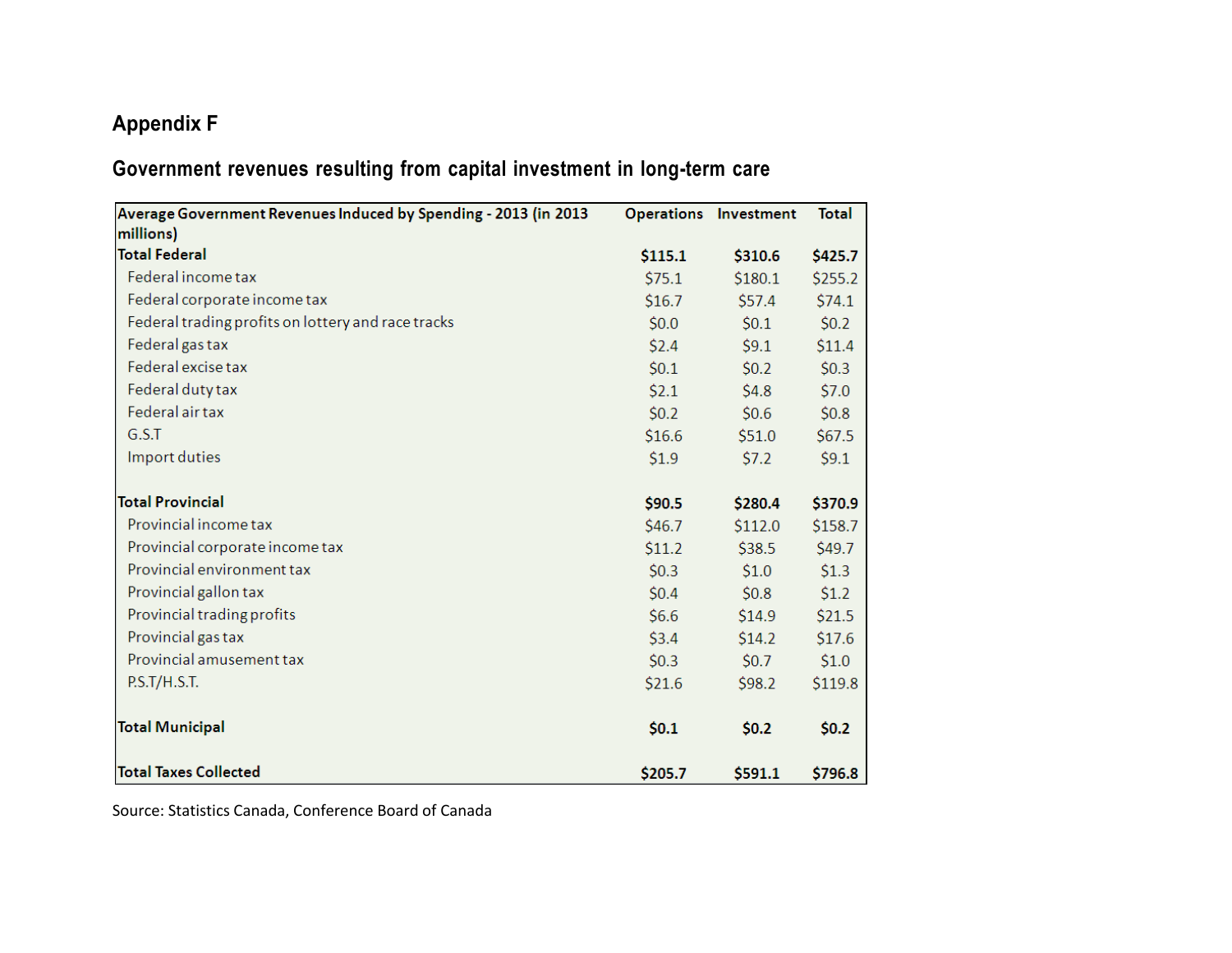# **Appendix G**

**Aggregated employment resulting from capital investment in long-term care**



Source: Statistic Canada, Conference Board of Canada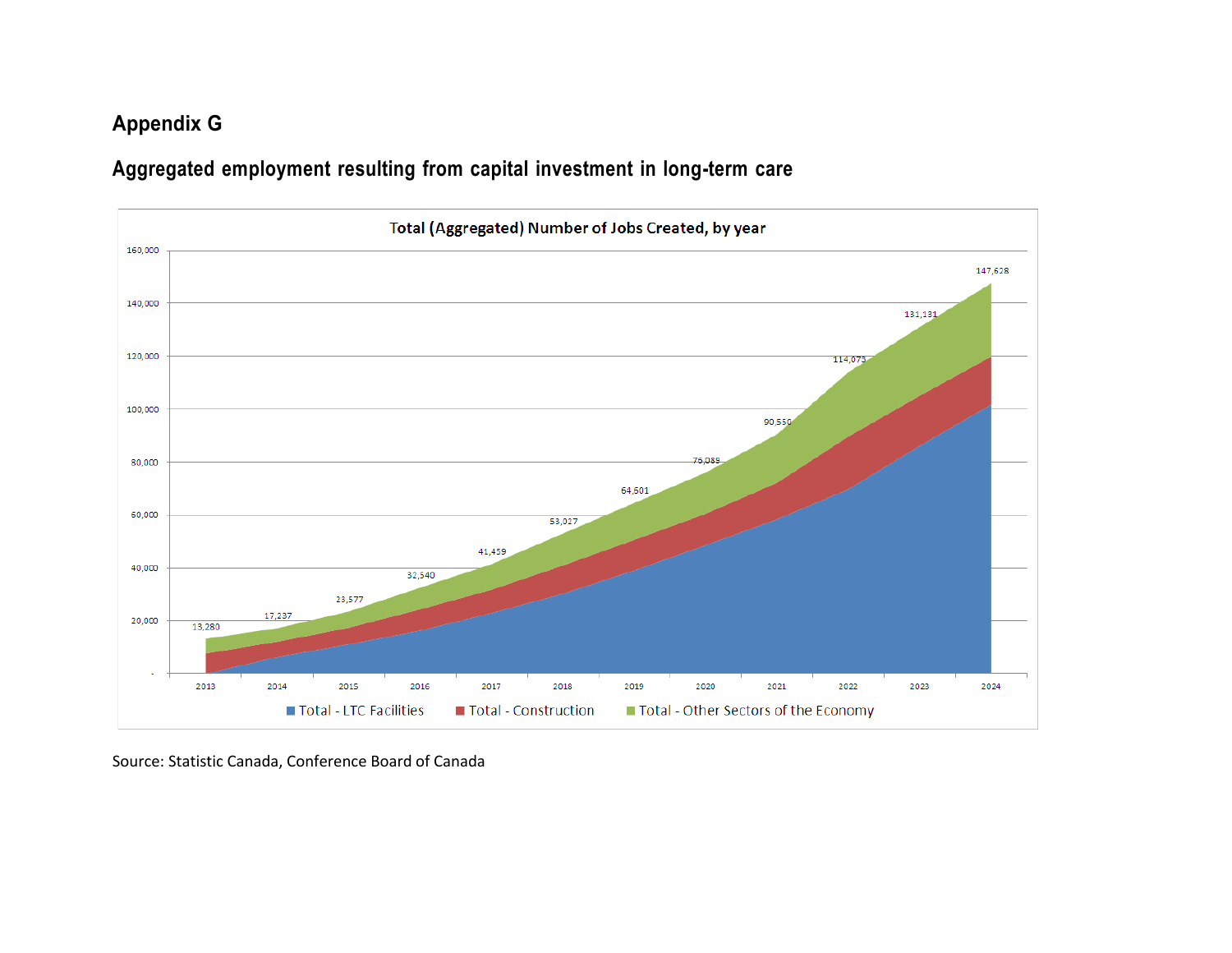# **Appendix H**

## **Sample of recent news articles on long-term care bed shortages**

## **Affordable housing helps hospital**

Orillia Today - Jan 24, 2013, Page:1

Frank Matys, Orillia Today

ORILLIA - City support for affordable housing serving seniors would help alleviate pressures brought on by a chronic bed shortage, Orillia's hospital says. "Working together, I think, is the only way we can attack any one of these problems that cross jurisdictional boundaries," said president and CEO Elisabeth Riley. At issue is the rising number of so-called 'alternate-level-of-care' patients, individuals who no longer require acute-care services provided by a hospital, but remain there due to a lack of home-support services or a shortage of spaces in long-term care facilities. The resulting bed shortage places additional pressure on the emergency department. "If you can't get patients out, you can't get patients in," Riley told council this week. Looking outside Orillia, Riley pointed to the example of McVittie Place, a Bracebridge complex for low-income seniors made possible through federal and provincial funding, as well as \$1million in municipal financial incentives. While stopping short of weighing in on a proposal by a local non-profit group to establish a housing complex for vulnerable seniors at the Hillcrest school site, Riley said a similar facility operated by the same group has borne results. "We know the Hillcrest Lodge project, which currently exists, is a help," she told Orillia Today. "They do take some of our patients after hospitalization. We know that they do provide affordable housing for people that are potentially vulnerable." The Hillcrest Villa proposal for the school site, "is something similar, and certainly makes sense, in terms of a model," she said. Proponents of Hillcrest Villa project continue to urge council to reconsider a decision to demolish the former school at a cost of \$400,000, arguing the building is ideal for seniors in need. The issue was the subject of a public information meeting Tuesday evening. "If it's not this (site), maybe it could be something else," said Riley. "That's the role of the city, that's not our role as the hospital to make those kinds of determinations." Monthly averages of ALC patients staying at the hospital ranged from 31 in July to 57 in December. The figures are considerably higher than in other communities within the region, with officials anticipating more than 30 per cent of beds will be occupied by these patients this year. By 2015, that figure is expected to approach 40 per cent, ""based on the growth we are seeing in our seniors' population," Riley said. Coun. Pete Bowen suggested proposed uses for the Mount Slaven school site - now owned by the city and on the market - be revised to include affordable housing projects. "Currently, the only criteria we were using to evaluate proposals was just the price that they were offering to pay," he said. "What I am looking for is the benefit to the community, so that could be an affordable housing proposal, it could be something that creates a whole lot of jobs. It's not just the price that we're looking at."

## **City explores future long-term care needs**

Guelph Tribune - Jan 22, 2013, Page:0

### By Jessica LovellGuelph Tribune

The city is looking to its aging population to help come up with a plan for how it provides long-term care."We know of course, through our Older Adult Strategy, that we are going to have more and more older adults," said general manager of community engagement Barb Powell.It is these older adults that are being taken into consideration under the city's long-term-care project exploring the municipality's options for meeting its legislative requirements to provide a long-term-care home. But any member of the public is being invited to take part in a forum on long-term-care home services taking place Jan. 29 from 4 to 5:30 p.m. at the Evergreen Seniors Community Centre."Every municipality in Ontario has to have a long-term-care home," said Powell of the legislative requirement. Guelph's happens to be in Fergus. Powell couldn't say why, but explained that when the provincial legislation came into effect around 20 years ago, Guelph was in the minority among Ontario municipalities in that it was not maintaining its own long-termcare home. But the city had options. Under the legislation, it could either pay another existing non-profit provider to provide care, or jointly own and operate a home with another municipality.Guelph funds care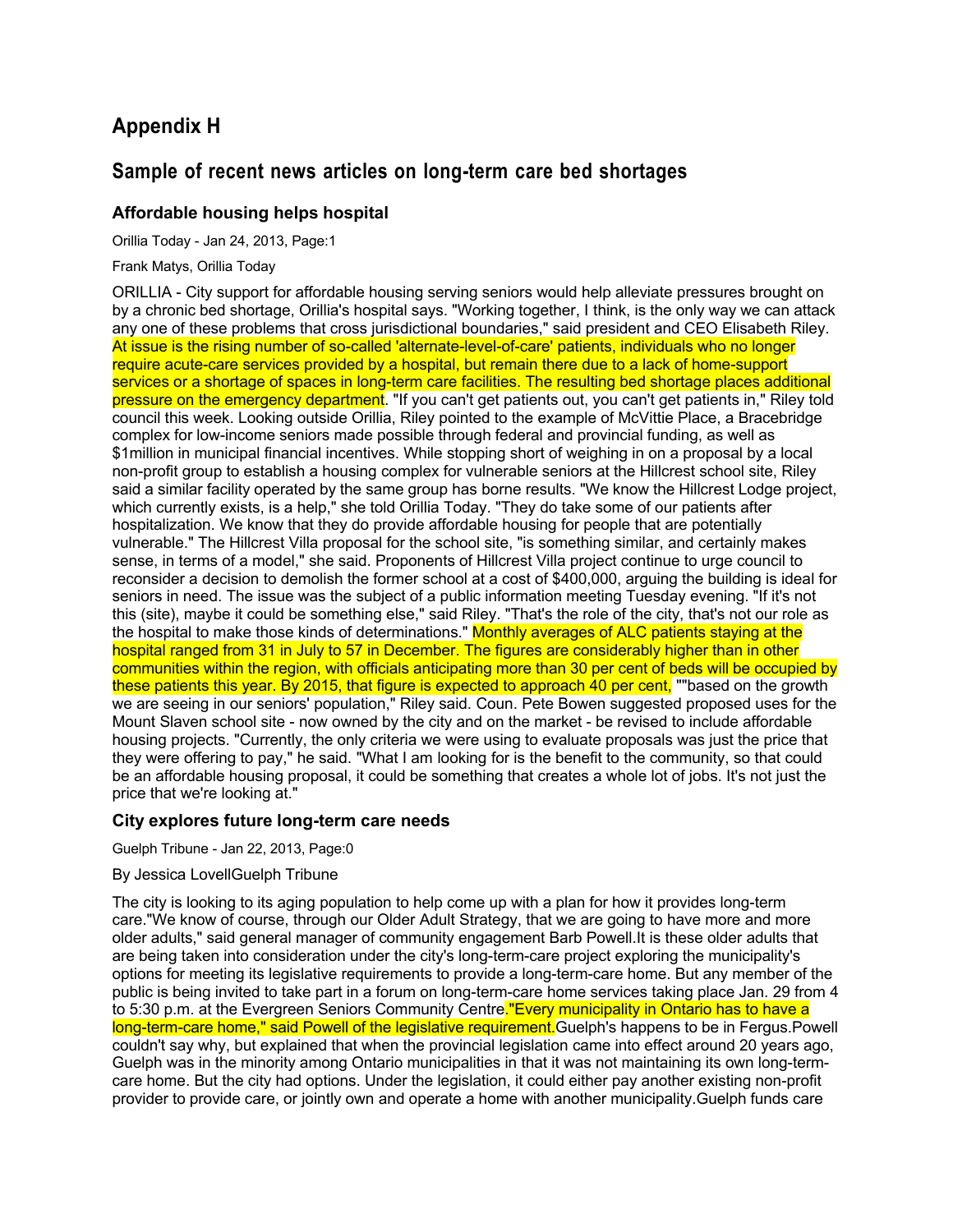at Wellington Terrace, the long-term-care home owned and operated by Wellington County in Fergus.A change might be in the works, but it's still too early in the project to know what that change might look like."We are just at the beginning stages of this," Powell said.The public forum is part of the early stages. Its goal is to find out what the public thinks the city's role should be in providing long-term care, she said."We really want to hear from people what they value in long-term care," she said.The city has hired a consulting group that will also be drawing input from community partners, local health-care providers and service providers, as well as Wellington County and the Ministry of Health and Long-Term Care."It's a very complex and heavily regulated sector," said Powell.She noted that just because Guelph is mandated to provide long-term care doesn't necessarily mean Guelph residents will access that local care.When it's determined that a person needs the kind of around-the-clock care that a long-term-care home provides, it is the Community Care Access Centre that places that person in care.Only about 45 per cent of Guelph residents going into long-term care actually remain in Guelph, said Powell. She suggested the low number might be at least partly due to the fact that people ask to be placed in care nearer to their loved ones, many of whom may live in other cities or municipalities.But when it comes to the care that the city is funding, "there is a view that people want something to be here in the city," said Powell.Other feedback that might be expected at the forum could include discussion about providing care that allows residents to stay in their homes and remain independent longer, and the kind of long-term-careenvironment sometimes described as "a campus of care," said Powell.The latter would involve various care services, perhaps not all government funded, located in close proximity to one another, she explained.Those who are not able to attend the Jan. 29 public forum are invited to provide feedback through an online survey at guelph.ca/longtermcare. The survey will be available from Jan. 31 to Feb. 20. To register for the forum or to get a print copy of the survey, contact Beth Bergevin at 519-822-1260, ext. 2042.Feedback gathered from the forum and survey will be presented during a special city council workshop on Feb. 26.

## **Could health-care bubble burst?**

The Daily News (Truro) - Jan 18, 2013, Page:A6

It would seem very tempting to blame politicians of all stripes for the situation being faced in hospitals across the province with overcrowded medical units and patients being stuck in hospital beds when they belong in long-term care facilities.

There aren't nearly enough long-term care beds in Nova Scotia and a bottleneck has been created, backing up emergency rooms and leaving sick people in hallways instead of hospital rooms.

In recent months, Nova Scotia's three political parties have traded accusations as to who is responsible. The Conservatives said they had a plan to build more long-term care facilities but were stopped when the New Democrats came to power in 2009, saying the province's financial situation prevents it from creating more long-term care beds.

Instead, the New Democrats are advocating the use of home care to allow seniors and others needing extended care to remain in their homes and be cared for by family members with support from various agencies. It's an ambitious plan government feels will work if only the mindset of Nova Scotians could change from using hospitals as temporary stopping places on the way to a long-term care facility.

The baby boomer question is not a new one. In the 1960s and 1970s university professors were talking about the impact the aging baby boomer population would have on the health-care system.

At the time, some may have called it fear mongering, but as evidenced by today's packed emergency rooms and hospitals, it's quite evident that those 40- and 50-year-old predictions have come true.

You can understand government's position in not wanting to create more long-term care beds and open more buildings because the cost would be astronomical - something the province simply cannot afford.

Then again, throwing the burden at the children of seniors - and telling them they must shoulder the responsibility of caring for their aging parents at the same time they try to earn a living - places too many people in a situation they don't want to be in. The fact is, thanks to emerging and improving medical technology, people are living longer lives. This, combined with the bubble that is a huge baby boomer population, is stretching an already stretched health-care system closer to the breaking point.

This may the great challenge of this generation.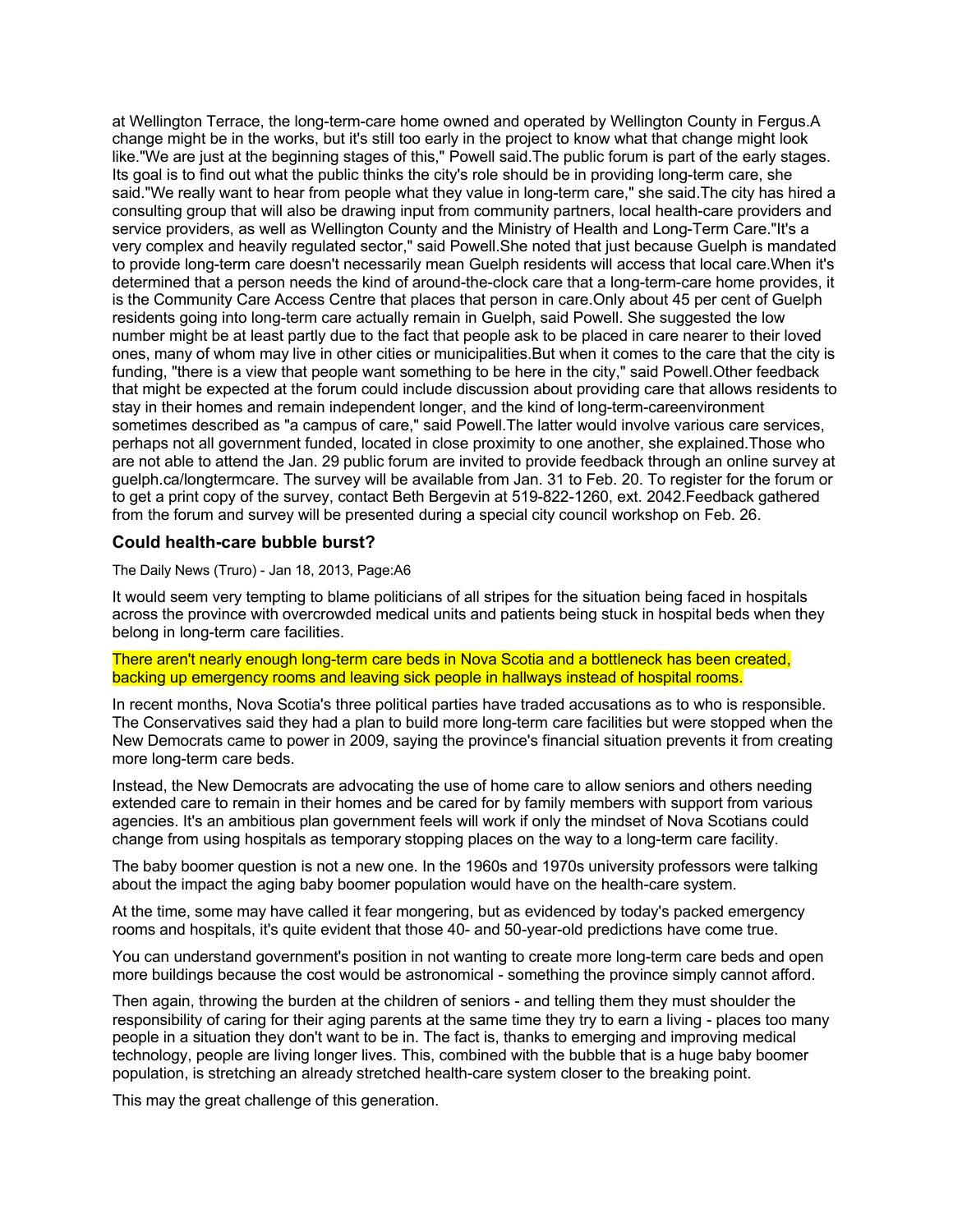## **Long-term care remains "top priority" in HBM**

Campbellford EMC - part of the Performance Group of Companies - Jan 10, 2013, Page:1

Bill Freeman

EMC News -Havelock -It might require a different strategy but getting a shovel in the ground for a longterm-care facility remains the number one priority for Havelock-Belmont-Methuen council.

"It is still our top priority," said Councillor Barry Pomeroy during council's first meeting of 2013.

"We may have to try some different avenues because what we've been trying is not working," Pomeroy said. "We've [council and staff] worked hard together but there has to be another way."

The township has had a plan on the books for nearly two years that would facilitate the building of a 128 bed nursing home on an 18-acre property off Old Norwood Road which has already been zoned for a seniors-related development that could also include a medical centre, assisted living units and geared-toincome seniors apartments. A day-care centre and other "integrated community opportunities" could be accommodated over time.

The municipality has been working closely with AON Incorporated on plans for the estimated \$13-to \$14 million 128-bed two-storey facility which AON would build and operate. Council wants the province to allocate new long-term-care beds or redirect those that were not picked up in a 1999 call so that the H-B-M project can start.

It's a message they've steadily and consistently delivered to the provincial government for the past two

years. The lack of positive news has been a frustration to council and staff but optimism has not been drained away.

"Your comments are bang on," Mayor Ron Gerow said. "Yes, we've gone down a number of avenues in the last two years."

"The need has gotten greater," Gerow said citing a recent provincial auditor's report that highlighted the significant number of seniors in need of alternative levels of care who remain in hospital beds rather than finding appropriate places in long-term-care facilities.

That reality, says Gerow is "causing hardship for them, their families and others."

Peterborough County has the oldest population in Ontario with a lengthy list of seniors (nearly 900) waiting for long-term-care beds. On any given day there are 130-150 in Peterborough Regional Health Care Centre waiting for LTC beds.

"It is time to knock on some other doors to up the ante," says Gerow.

"We've all been very dedicated to this project but I still feel very positive about it. I still feel it will happen but we may have to make some other tool boxes and [use] some other tools to make it happen."

What is planned in HBM is "part and parcel" of the government's "aging at home strategy," says Peterborough MPP Jeff Leal. Leal has been a strong advocate for the HBM project.

"We want to identify the exact need [of] long-term-care beds and look at other ways to provide services to seniors in their homes which is always the first choice," Leal said in an earlier interview at the reopening of the HBM medical centre.

### **Wealthy may pay home care costs; Recommendation made to reduce Ontario's bill for seniors' Health care**

Waterloo Region Record - Jan 09, 2013, Page:A3

Richard J. Brennan

Wealthier Ontario seniors may be tapped to pay some of the cost of publicly provided home care, Health Minister Deb Matthews said Tuesday.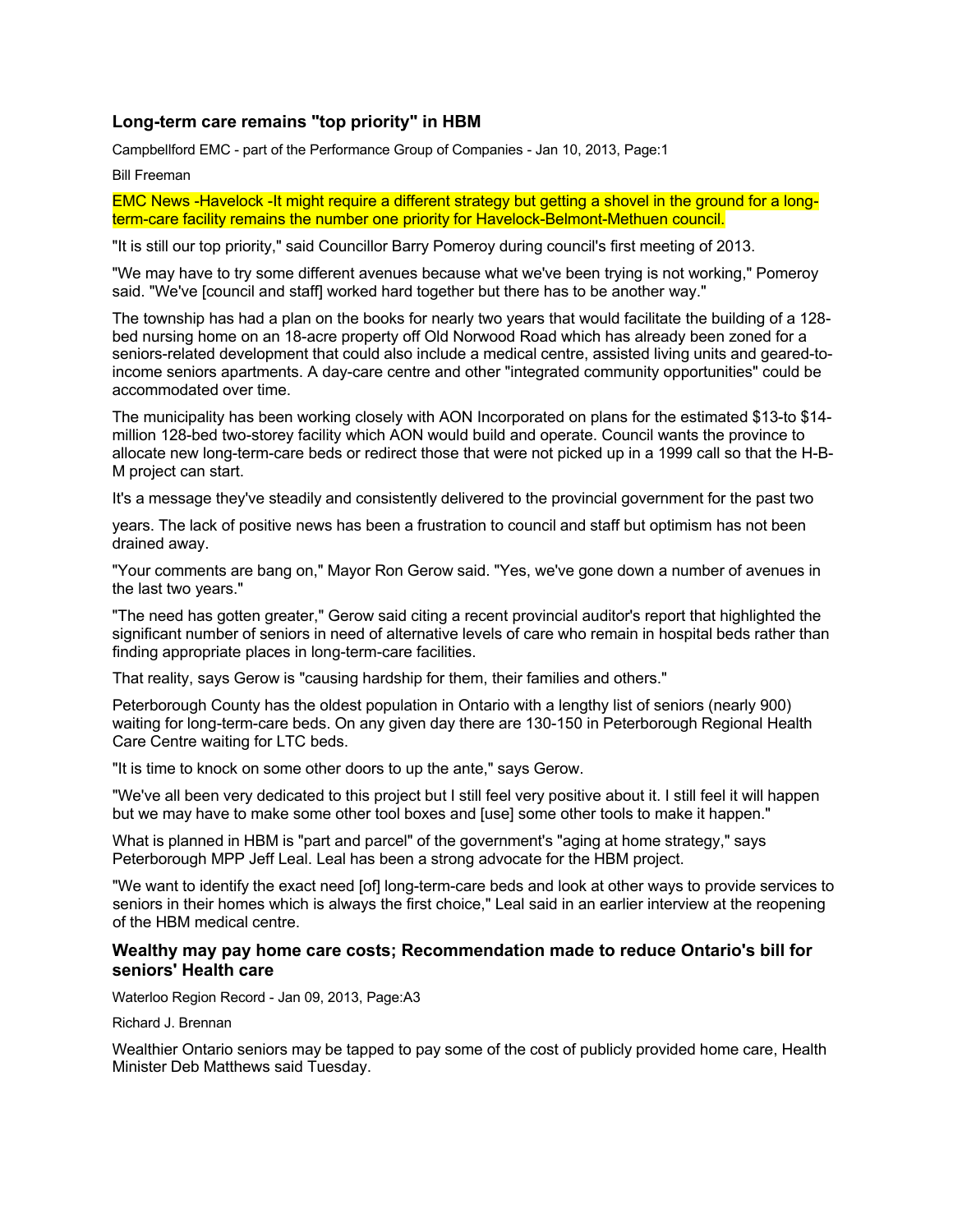The idea was one of 169 recommendations contained in a report, ( [www.health.gov.on.ca»](www.health.gov.on.ca)) Living Longer, Living Well END presented to Matthews. It is designed in part to reduce the skyrocketing Health Care costs for seniors, who account for about 50 per cent of what the province spends on Health care.

The 198-page report by Dr. Samir Sinha, director of geriatrics at Mount Sinai and the University Health Network Hospitals, recommended the Health Ministry explore an income-based system for home care and community support services.

"I think it is time for us to have that conversation. We have moved to that on drugs, for example, in the last budget," Matthews said, adding later that "nobody got too excited about it because they know we have got to do things a bit differently."

Starting in (<www.thestar.com>») August 2014 END, for seniors 65 years and older with an income of more than \$100,000, the deductible for drugs is \$100 plus three per cent of net income over \$100,000, while for senior couples with a combined income of more than \$160,000, the deductible is \$200 plus three per cent of their family net income over \$160,000.

Matthews told the Star, for example, there already is a user fee for Meals on Wheels. "We are not the first province to think about it. In fact, we are one of the last provinces to think about it. It's a recommendation and I think it's one that merits some thinking. But the bottom line is it would only apply to people who had the means to afford it," she said.

The Sinha report was commissioned as part of the province's ( [www.health.gov.on.ca»](www.health.gov.on.ca)) Seniors Strategy END announced a year ago.

MPP France Gelinas, the NDP's Health critic, said the user fee recommendation will raise a red flag because "we see that as a barrier to access."

Matthews said of the many recommendations, the province is keenest on matching every senior with a primary care provider, be it a doctor or nurse practitioner who see that they get the continuum of care they need.

"The question is how can we afford not to do it because it actually costs the system a lot more when people aren't attached to primary care providers," she said.

Sinha told a news conference the older population in Ontario is going to double in the next 20 years, "and currently they account for 50 per cent of our Health Care spending. If we do nothing different ... then we are going to be in trouble."

He said, for example, "we need to triple the number of long-term care beds in our province" over the next 20 years, while emphasizing the need to keep seniors in their homes as long as possible through improved home care and wellness programs.

Susan Eng, of the senior advocacy group CARP, said all the recommendations hold promise and called on the province to get busy implementing them.

"The single greatest concern for our members has been Health Care and access to Health care," Eng, vice-president of advocacy for CARP.

### **Bed shortage A Big Health issue; Hospitals Acute care beds still filled by patients waiting for nursing homes**

New Brunswick Telegraph-Journal - Dec 31, 2012, Page:A1

ADAM BOWIE tHE dAILY gLEANER

FREDERICTON - Concerns about the challenges alternative-level-of-care patients create for the provincialHealth system made headlines throughout 2012, as people studied their current impact and tried to forecast data about the future.

As New Brunswickers age, they often require increased levels of care. Sometimes home-care services are all that is required.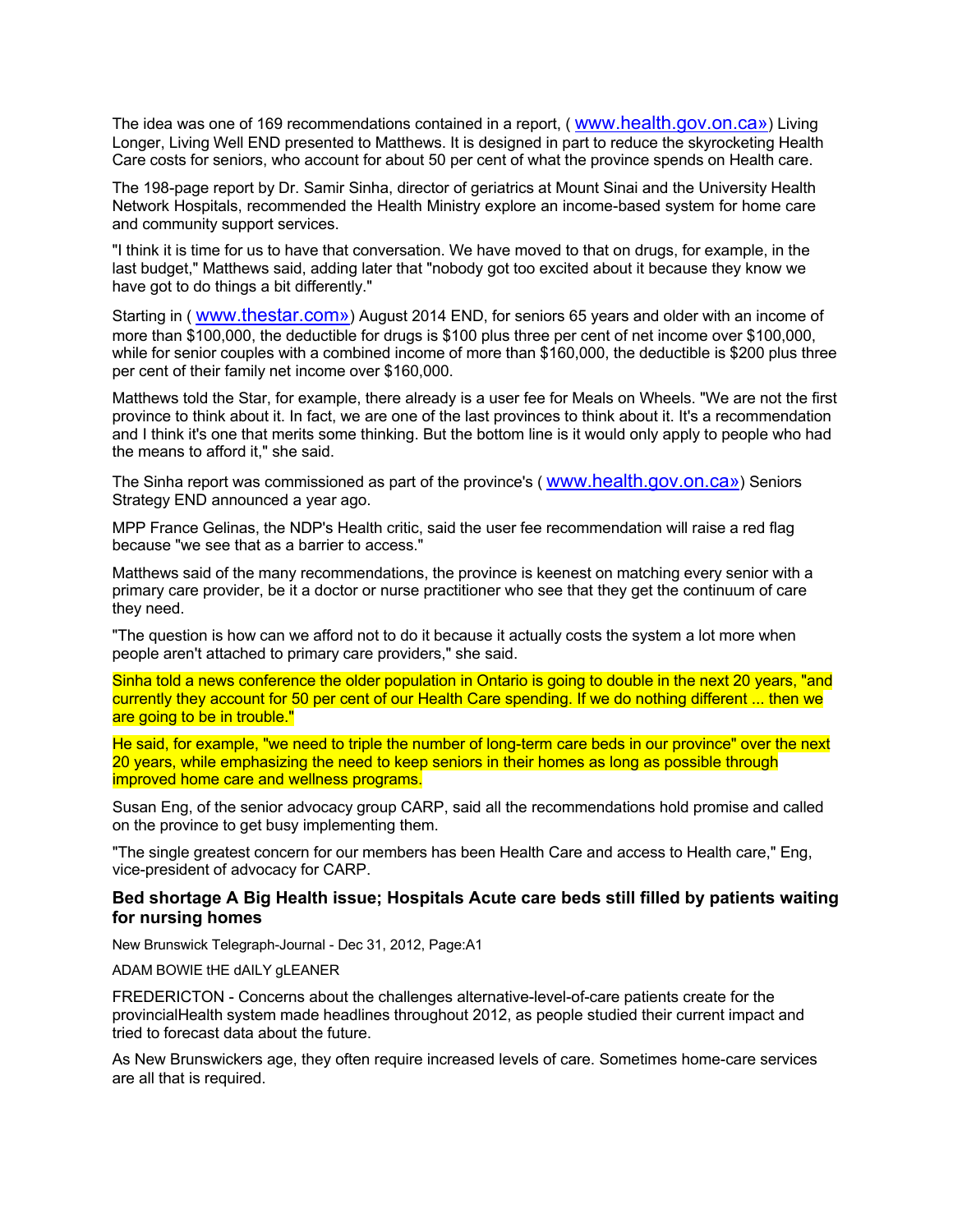But if the person is battling the onset of dementia, or contending with multiple or serious chronic Health conditions or diseases, they may require a higher standard of care.

Many patients receive the care they need at their local hospital as they wait for placement in a long-term care facility, staying for months, even years, before they're assessed and accepted at a nursing home.

With New Brunswick's aging population, high rates of chronic illness and serious fiscal challenges, it's the kind of issue that could create a perfect storm for the provincialhealth-care system in the coming years, especially if strategies aren't created and implemented now to help find efficiencies and improved servicedelivery models.

Last January The Daily Gleaner reported that three of every 10 hospital beds at the Dr. Everett Chalmers Regional Hospital were occupied by alternative-level-of-care patients - patients who would be more appropriately cared for in nursing home facilities.

At the time, Dr. Tom Barry, the Horizon Health Network's chief of staff and a longtime Fredericton family physician, said spacing concerns had eased slightly in some health-care facilities, but were still creating bed crunches in other zones.

"In Moncton and Saint John, the percentages of ALC patients have dropped down (to about) 25 per cent. Fredericton, Miramichi and Upper River Valley are still struggling (at a rate of) anywhere between 30 and 33 per cent (bed occupancy rates)," he said.

The number of hospital beds occupied by ALC patients in Fredericton hovered at about the same proportions in May 2012.

But the numbers were slightly higher at the Oromocto Public Hospital, where four of every 10 acute-care beds were occupied by people who would be better served in a long-term care facility or a specialized home-care setting.

Back then, these figures were higher than the Horizon Health Network's organizational average. Statistics showed that about 23 per cent of the regional Health authority's beds were being used to care for ALC patients.

Nicole Tupper, executive director of the Dr. Everett Chalmers Regional Hospital and the Oromocto Public Hospital, told the newspaper this past spring that facilities across the province, and across Canada, are struggling with spacing issues that have grown partly due to the increasing numbers of patients who require long-term care.

"Right now our average is higher, absolutely," said Tupper this past May.

"We have seen our percentage, or our number of patients, higher than we're at currently. We have seen it lower. So it's one of those things where it's impossible to predict. We manage it as best we can to try to meet the needs of those folks who are, through no fault of their own, (receiving long-term care in the hospital). It is an issue, there's no question."

She confirmed that some ALC patients will stay at the hospital for weeks or months, but others will be there for much longer.

"We have a couple of patients, and I can't give you the exact number off the top of my head, who have been here for longer than a year or two," she said.

"We also have patients who have been able to transition back to the community or to a nursing home in weeks or months. It is quite variable, depending on the individual patient and what their needs are."

By the end of June 2012, statistics provided by the Department of Social Development showed that 717 New Brunswickers were waiting for a placement in a nursing home at that time. Of that total, 452 applicants were waiting in hospital.

Social Development Minister Madeleine Dubé, who served as New Brunswick's Health minister for most of 2012, came face to face with this issue during a visit to the Grand Falls General Hospital earlier this year.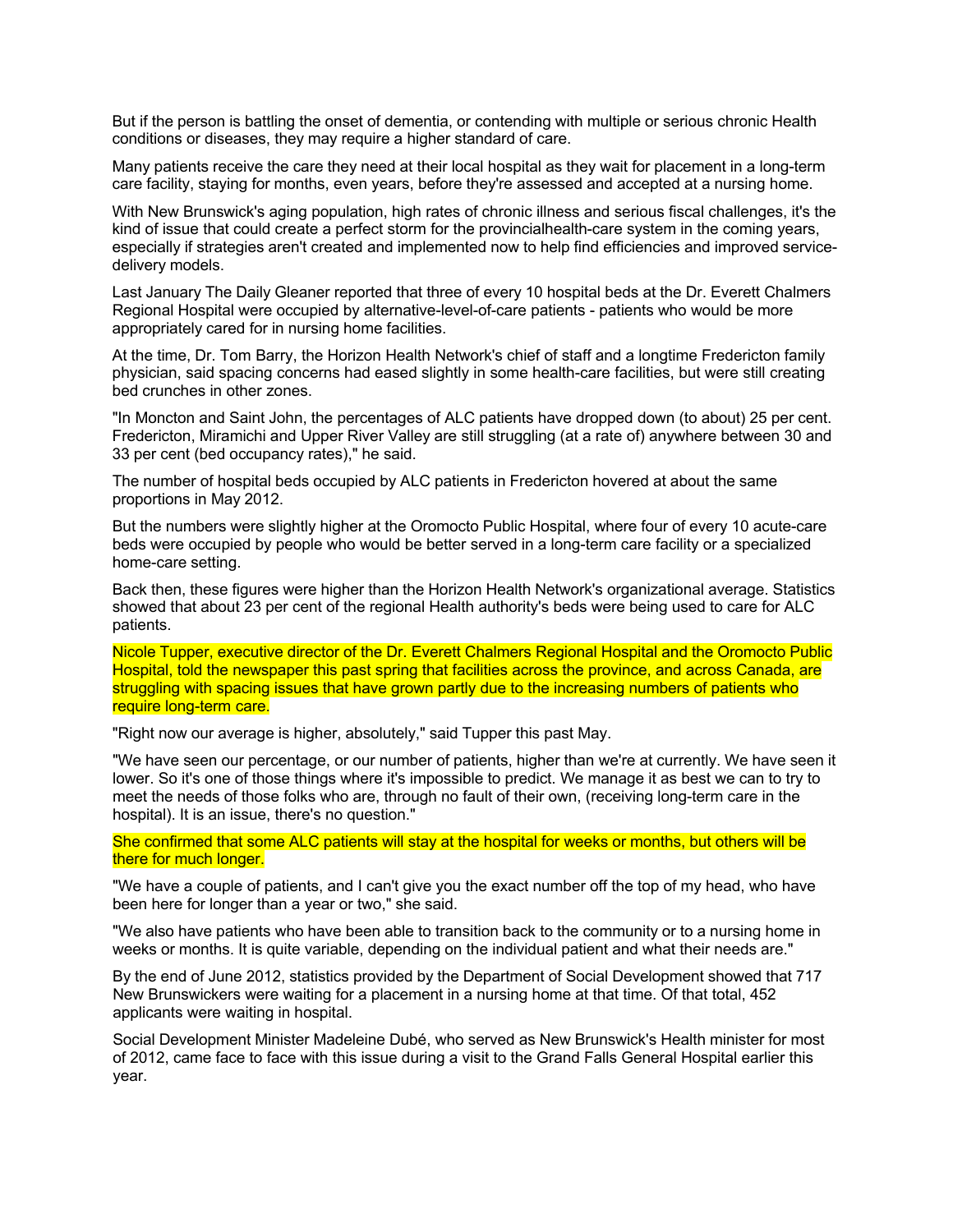Though she was there to open a new laboratory and day-surgery suite, a physician took some time to tell her about the hospital's most pressing problem.

"Almost every one of the 20 funded beds in the Grand Falls General Hospital is filled with a senior awaiting placement in a nursing home or in the community. Sometimes, every bed is filled. The other patients, who are in the hospital for medical reasons, are being cared for in the emergency room, causing hours of unnecessary waiting and congestion for the patients there," Dubé wrote in a governmental blog posting.

"I sat in the emergency room's nursing station and talked to a doctor about the situation. All around me, nurses were doing their best to cope with what had to be a nearly impossible situation. The doctor was asking me for help and I could understand why. Could we add more hospital beds? Why can't we just add more nursing home beds? My answer to him was that there will be more nursing home and special care home beds, but there will never be enough to meet the demand for what's coming."

She said that by 2021 every hospital in New Brunswick could be facing the same shortage of acute-care beds.

Similar concerns were raised by Dr. Tim Christie, a philosopher and epidemiologist who specializes in medical ethics, at a public lecture he gave at the University of New Brunswick in November 2012.

Christie described the provincial government's \$329-million strategy for expanding and renovating nursing homes across New Brunswick by the year 2016 as a "catastrophe designed to happen," explaining that even when he uses conservative forecasting models he predicts a shortfall of between 1,363 and 2,271 nursing home beds.

Shortly after his presentation, he told The Daily Gleaner this shortage of nursing home beds will also spill into the public health-care system, creating bed shortages at hospitals across the province. If that happens, he said, it could cause frequent cancellations of non-essential surgeries, make it more difficult for people who need a higher standard of care, and force hospitals to care for patients for extended periods of time in the emergency room area as opposed to an in-patient ward.

"Right now, the acute system is managed so well that they're able to problem-solve this. They're making it so that they're not delaying surgeries, they're not cancelling them, they're not postponing them. And they're working hard to do this," he said.

"But the point of our research is that at some point the problem is going to become so big that you can no longer have management solutions. You'll need actual, final solutions."

The good news is that health-care providers, and provincialpolicy-makers, are working to address these issues.

Also in November, more than 325 aging-care stakeholders from across the province gathered in Fredericton for the first ever Summit On Healthy Aging and Care. The event gave health-care providers, government decision-makers, administrators, advocates, researchers, seniors and other partners an opportunity to get together in one room and discuss the challenges on the horizon and plan collaborations and shared strategies for the future.

John McLaughlin, chairman of the Premier's Panel on Healthy Aging, told the crowd changes in this province are going to be profound in the coming years.

"Fundamentally, the story we're talking about for seniors and this next chapter is a positive, optimistic story of engagement, of involvement, of giving back to your community. The narrative about seniors, and the seniors agenda, must be presented as a positive story of inclusion, of engagement embedded within which are lots of serious challenges," he said.

"If we take those two narratives and we separate them, if we have different communities and different dialogues, we're going to fail to address any of the issues before us."

### **Northerners want to be part of the solution, says Sousa**

The Sudbury Star - Dec 20, 2012, Page:A3 CAROL MULLIGAN, THE SUDBURY STAR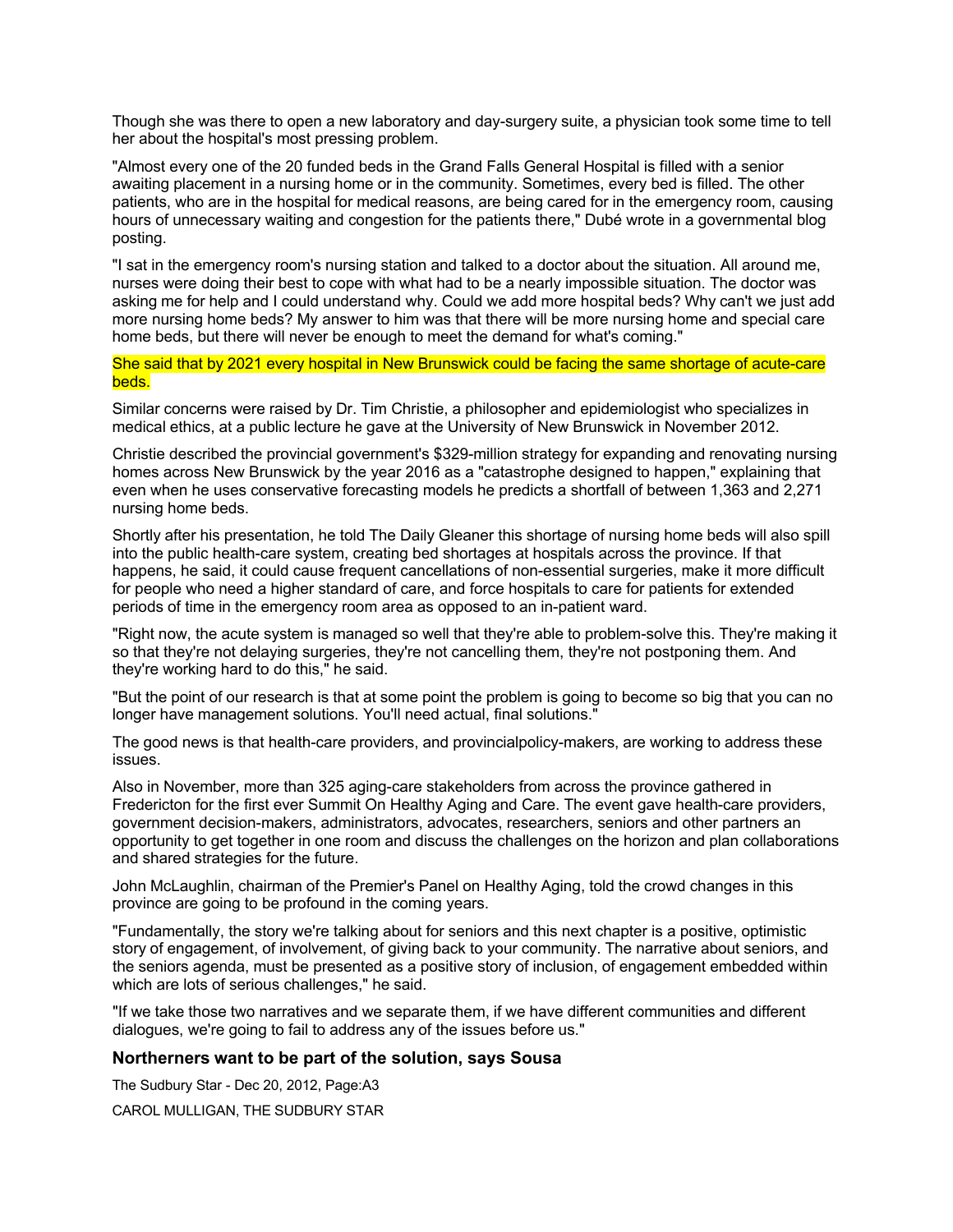Every fibre of his being tells Ontario Liberal leadership hopeful Charles Sousa that Ontarians must control and build the economy to stimulate opportunity and provide the stability to afford the things that matter - health care, education and social services.

The Mississauga South MPP visited Sudbury on Wednesday to listen to residents, understand their issues and collect ideas for the Liberal government he hopes to lead next year.

"Not all good ideas come from the premier's office," said Sousa in an interview with The Sudbury Star before attending a meet-and-greet at the Falcon Hotel in Garson.

In his conversations with Ontarians, Sousa has been surprised, impressed and encouraged with the level of engagement, while at the same time seeing a good deal of cynicism.

Relatively new to politics, Sousa is just finishing the first year of his second term. But he's counting on 20 years in banking, five years as a business owner, years of community volunteering and lessons learned from his Portuguese immigrant father to earn him the nomination at the Liberal leadership convention in January.

The father of three grown children learned at his father's knee that there is room for everyone to succeed and with that, the need to help everyone, "and that is what motivates me," said Sousa. It is also the role of government.

Sousa admitted he's not well known in Sudbury, although he visited here a couple of months ago as minister of Citizenship and Immigration, meeting with Greater Sudbury's mayor and council.

What he's heard in the North is people want to be part of the solution to problems facing government -- to offer ideas and for government to act upon them.

"They want decisions for the North by the North in the North," said Sousa.

He's engaged in discussions with municipal councils and aboriginal leaders, talking with them about the potential for development of the Ring of Fire chromite deposits.

Describing himself as someone who advocates for "long-term investments to get a positive return," Sousa said public-private partnerships will be needed to develop the transportation and energy transmission systems for the Ring of Fire, about 240 km west of James Bay and northeast of Thunder Bay.

Ontario needs both a north-south transportation corridor, to link the Ring of Fire to rail lines, and an eastwest high-speed transit system in southern Ontario.

Those are "big ticket items we have to do over a longer period of time," some over 20 or 30 years, he said.

Sousa said he wants industry to put up the capital for the Ontario Northland Transportation Commission, rail systems and all-weather roads.

That transportation "spine" will be needed to tap into the "billions and billions and billions" of dollars to be had from developing the Ring of Fire.

It would be good for Ontario, good for the North and good for 27 first nations "who are suffering from their isolation by energy issues," said Sousa.

But developing that infrastructure "would have to be by way of a partnership," he said.

Ontario is competing against other parts of the world such as China and even Quebec, said Sousa, who wants secondary manufacturing facilities and smelters built here. "I want the ore being done here ... I want the majority of it happening in Ontario."

Sousa also has a strong energy policy, not surprisingly supporting the province's cancellation of a Mississauga gas plant, which critics say cost Ontarians at least \$240 million.

On the subject of health care, he said the system must be transformed to make it sustainable. That means attracting more personal support workers, nurse practitioners and front-line health-care workers.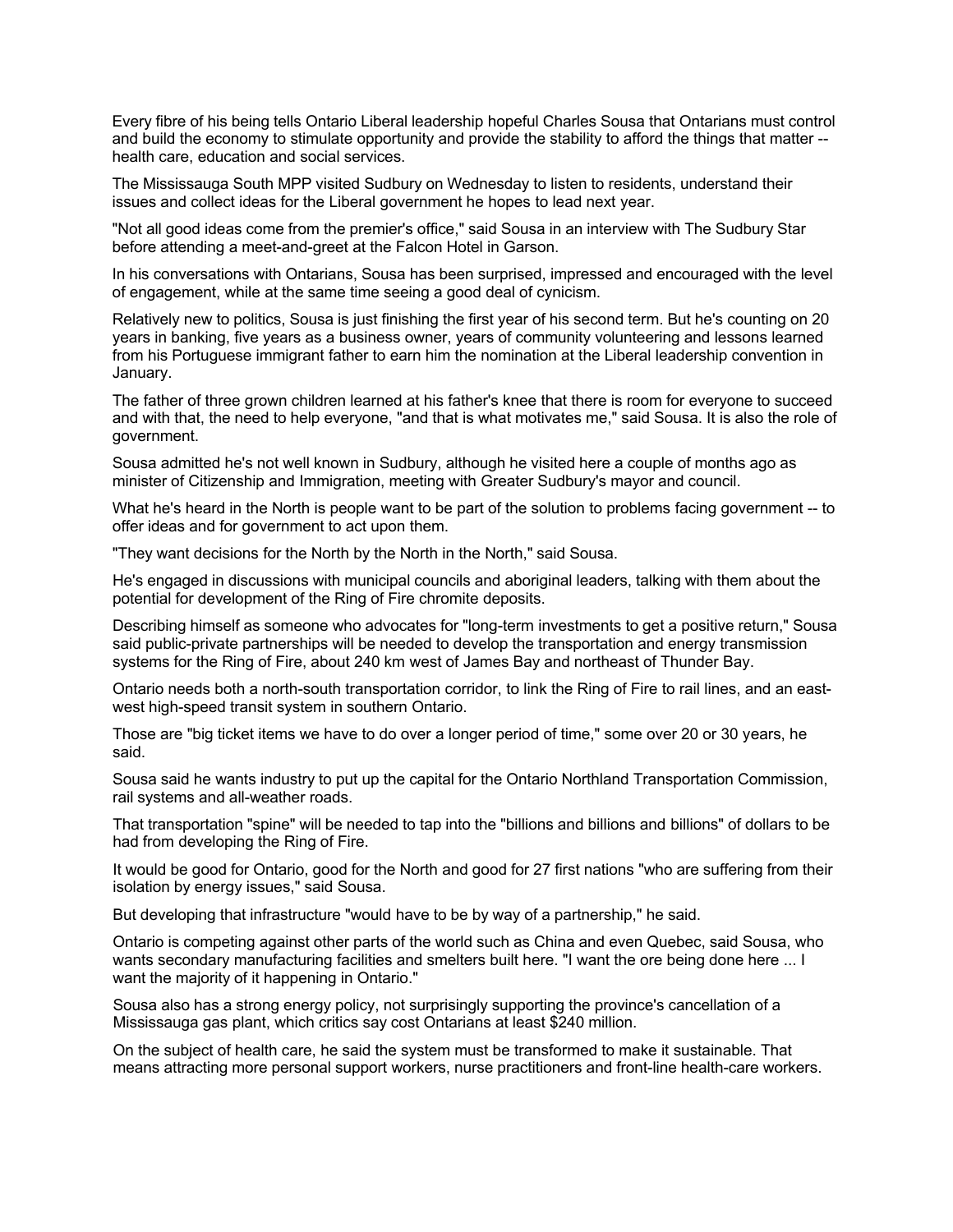PSWs and other health workers need to be better compensated, he said, and funding needs to be invested in family health teams and home care, especially for seniors.

"We can't make our hospitals into hotels," he said of the crisis in Ontario where hundreds of frail elderly people remain in acute beds due to a shortage of long-term care beds or home services.

The report by Don Drummond, commissioned by Premier Dalton McGuinty earlier this year, recommended tough measures to curb the province's \$15-billion deficit.

Still, "we have to be a compassionate and caring society," and that's where funding health care, education and services comes in.

One of seven candidates vying for the Liberal leadership, Sousa has been criticized by some for trying to distance himself from the premier.

Not so, he said, adding he has learned a great deal from McGuinty.

Improvements in education and health care were made under McGuinty's watch, as well as tough decisions around tax reform.

During the last recession, "during the toughest of times," Ontario needed "a stalwart," a "sober mind managing the finances and leading our province forward," he said of McGuinty.

He believes the premier recognized that, after 16 years, it's time to have "someone else take that charge. He's been there for 16 years, he's accomplished a lot, but we need to move forward and he recognizes that, too."

[carol.mulligan@sunmedia.ca](mailto:carol.mulligan@sunmedia.ca) Twitter: [@Carol\\_Mulligan](https://twitter.com/carol_mulligan?lang=en)

## **CARE CUTS 'A NEW LOW' ; Opposition sees red over home Health penny-pinching**

The Edmonton Sun - Dec 18, 2012, Page:4

JACKIE L. LARSON EDMONTON SUN

AlbertaHealth Services quietly slashed home care across Alberta three weeks ago -- signs, critics say, of Alberta's own fiscal cliff.

On Nov. 26, AHS told home-care workers that service minutes were being cut across the board. Inquiries to Health Minister Fred Horne's office were referred to AHS.

"The government is meeting all this with a stony wall of silence," said NDP Leader Brian Mason.

"It's all done without any public knowledge, just done by stealth. It's an attack on the most vulnerable Albertans.

"To cut the very thing that's saving you money doesn't make any sense at all. And to do it on the backs of the most vulnerable -- and do it in a way that's not transparent -- is a new low for this government," he said.

Cathy Ta ylor's career as an Edmonton planner was cut short three years ago. Asthma complicated her muscular dystrophy. Home care providers became critical in her bid to remain in independent living, paying her own food and rent, saving the province money.

Each morning, a home-care worker helps her go to the bathroom, wash, dress, do her personal care.

The worker prepares food, gives her medicine. She gets physiotherapy for breathing, and range-ofmotion.

There are nasal rinses for chronic sinusitis, a nasal spray, three inhalers, washing and filling her medicine dispenser.

Going from 1.5 hours to 75 minutes leaves her care provider scrambling to get it all done.

"This is my life. If I don't get it, I don't get a life," she said. "I'm saying, 'Do you really know how fragile people are? There's no fat on home care. It shouldn't be cut across the board -- that's draconian. Who does that?"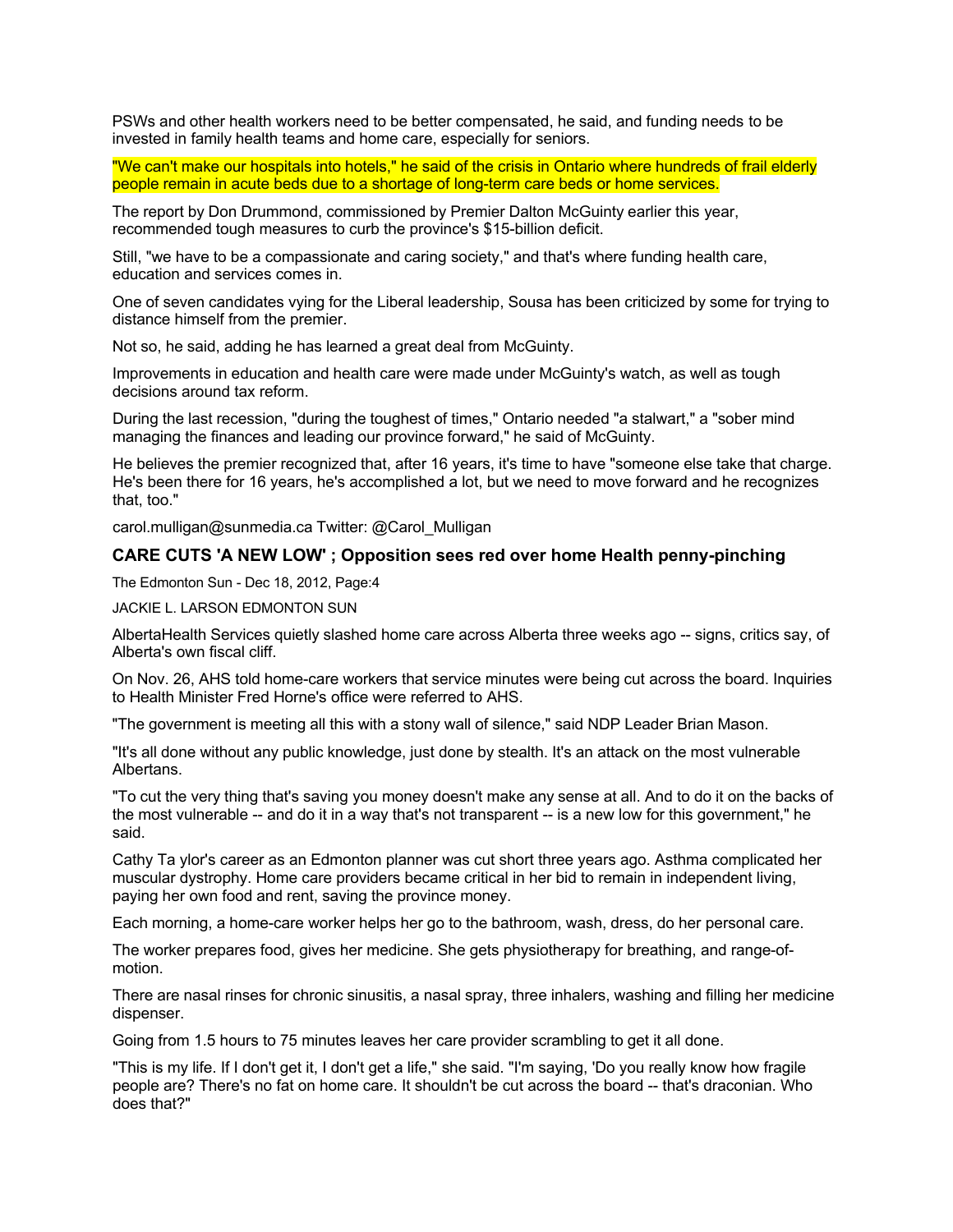Taylor will appeal, but she's concerned about those unable to be their own advocates.

"They're disempowered," she said. "That's why I'm talking."

While home care is traditionally for seniors, it also includes infants and children and those recovering from short-term illnesses and needing long-term or end-of-life care.

The minute-pinching is provincewide, said Marianne Stewart, AHS vice-president of community and mental Health for the Edmonton zone.

"We have not cut service, nor would we compromise care to our Health-care clients," Stewart said.

AHS "bundled" services like giving medicine (two minutes) or putting on stockings (eight minutes), leaving "spare" minutes to cut, she said.

Over the past two years, spending on home care has gone up about 25% to \$500 million, Stewart said.

In the same time period, AHS has added 5,000 clients -- and the biggest impact is in the urban centres of Edmonton and Calgary.

Critics have said the province is being propelled towards a pending Health-care crisis because the beds aren't in place even for Albertans who need them now.

More than 500 Albertans languish in acute care for months, even years, clogging urban emergency rooms because there's no long-term care bed for them elsewhere. There's just 14,500 long-term beds in the province now -- and by 2020, 50,000 beds will be needed.

"That demand for the Health-care service has outstripped our available budget ... we must be good stewards of public dollars, and look for ways to bring the budget into alignment," Stewart said.

Wildrose Party house leader Rob Anderson said the government's being penny wise and pound foolish.

"I don't know why they continue to use this fantasy of balancing the budget by cutting home care.

"It's just going to make the Health care budget more expensive by doing so," Anderson said.

- - -

#### ALBERTA'S SENIOR CARE CLIFF

- \* The number of Albertans over age 65 has tripled since 1974.
- \* Currently, 1 in 10 Albertans is a senior; by 2035, 1 in 5 Albertans will be a senior.
- \* There are just 14,500 long-term beds in Alberta, unchanged in two decades.
- \* By 2020, Alberta will need 50,000 long-term care spaces.
- \* The most vulnerable Albertans are rationed to 1 bath a week.

\* In November, AlbertaHealth Services quietly cut the number of care minutes for home care clients by 10% or more across the board, provincewide.

#### **Surgery wait times shorter but ER no better**

Calgary Herald - Dec 14, 2012, Page:B1 / Front

#### Jamie Komarnicki

Albertans aren't waiting as long to get hip, knee and other surgeries this year compared to last, but progress on speeding up the length of time sick patients spend in Calgary and Edmonton emergency wards before getting treated and admitted to hospital has flatlined, according to new data.

AlbertaHealth Services released its second quarter performance report Thursday, measuring more than 50 medical system indicators from July to September, 2013.

While many waits remain weeks longer than the province's targets, health super-board boss Dr. Chris Eagle pointed to improvements in 34 of the goals.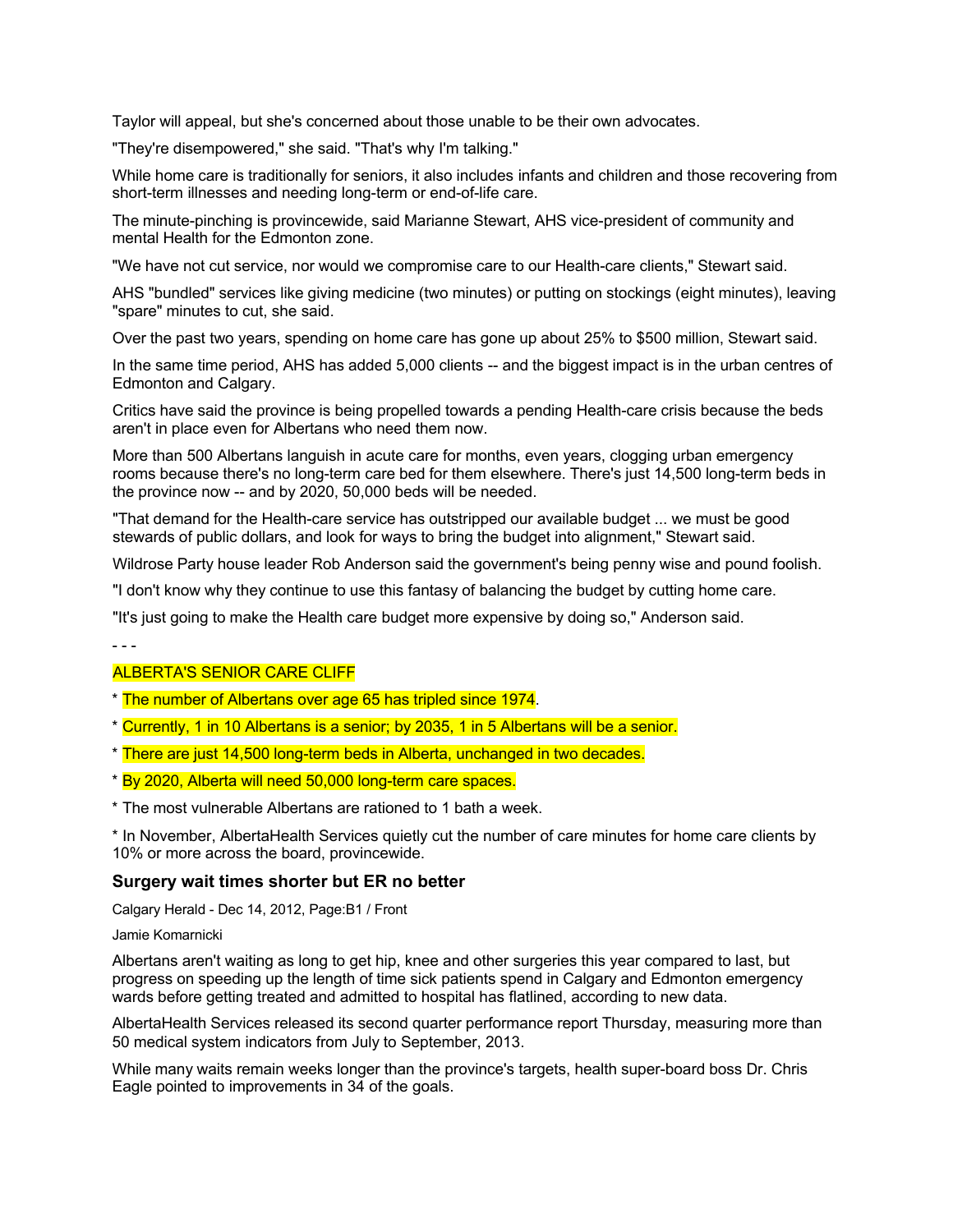Wait times for hip replacement surgery are at their lowest in two years, at 35 weeks compared to 41 weeks last year. Knee surgeries have also seen shorter waits, down to 43 weeks, while patients who need cataract procedures spent roughly 30 weeks on wait lists.

"For the most part, our wait times are moving in the right direction: downward," Eagle said an AHS board meeting in Edmonton.

The medical authority chief executive acknowledged, however, that ER woes remain as the province grapples with seeing more patients each year in the already busy wards.

Two years ago, AHS committed to a benchline of having emergency department patients seen, treated and admitted to hospital within eight hours.

According to the performance report, that goal was met with 47 per cent of patients so far this year at the province's 15 busiest hospitals, compared to 46 per cent last year.

Calgary met the eight hour emergency department goal 48 per cent of the time in the same period, compared to Edmonton's 37 per cent.

Eagle said hospitals in Alberta's two biggest cities have seen roughly 10 per cent increases in patient volumes in their ERs annually for the past three years - a trend causing the health superboard "considerable concern."

"We're obviously keeping up with the flow and patients are being seen appropriately," said Eagle, noting times have improved in the last two years.

"We're looking at everything we possibly can to decrease that relentless increase in volume," Eagle told reporters in Edmonton.

That includes putting home care nurses in the ER to detour appropriate patients away from hospital beds if outside care is more appropriate, and working with the province's primary care providers, Eagle said. AHS has also hired more than 400 front line health professionals to tackle increasing ER demand, he said at the board meeting.

Wildrose health critic Heather Forsyth said the government's record on wait times is a litany of failure on "some of the crucial ones that keep the system from bottlenecking."

Little progress will be made on the emergency room issue unless the government properly addresses long-term care and ensures that seniors who are in acute care beds are moved into long-term care nursing beds, she said.

The performance report indicates that 557 elderly and frail patients are waiting in hospital beds for long term care or supportive living spaces. The province's goal is 363.

Liberal MLA David Swann said the lack of progress on surgical and ER wait times stems from huge problems within the primary, long-term and home care systems in the province.

"The prevention side we continually neglect at tremendous cost to our system," he said.

With files from James Wood, Calgary Herald [jkomarnicki@calgaryherald.com](mailto:jkomarnicki@calgaryherald.com)

## **Securing long-term care for Nova Scotia families**

The Daily News (Truro) - Nov 28, 2012, Page:A9

Jamie Baillie

For many Nova Scotians, life revolves around family. We play together, relax together and look after each other.

And together, we worry about the growing number of grandparents who need home care and long-term care.

Instead of preparing for the needs of a rapidly aging population, the Darrell Dexter-led NDP government has stopped working. They have not committed to a single, new long-term care bed since they were elected.